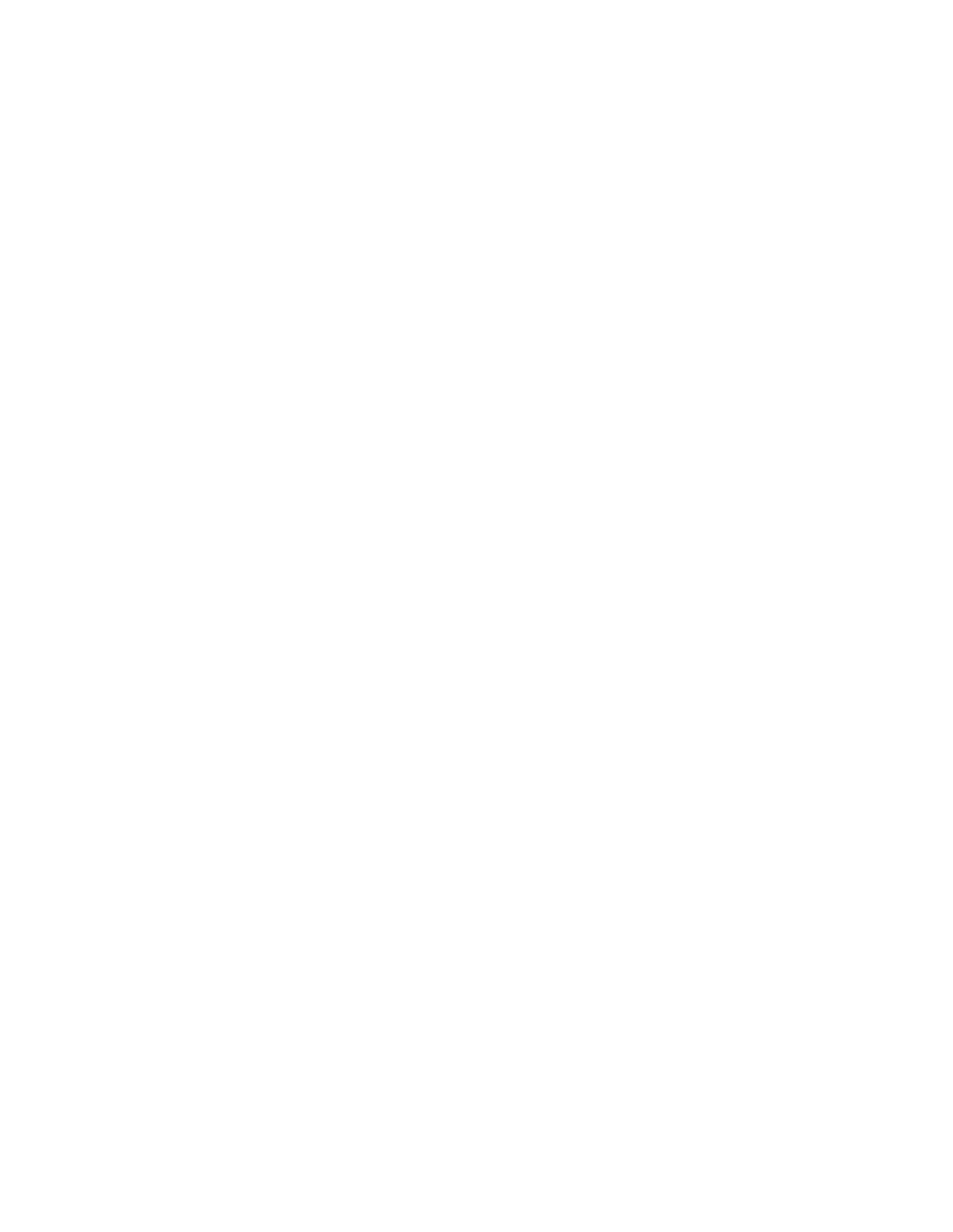**North Carolina**

# **Corporation Income and Business Franchise Taxes**

## **Tax Year 2008**

**Statistics and Trends**

**Policy Analysis and Statistics Division North Carolina Department of Revenue**

**December 2010**

**50 copies of this report were printed at a cost of \$22.43 or \$0.44 per copy.**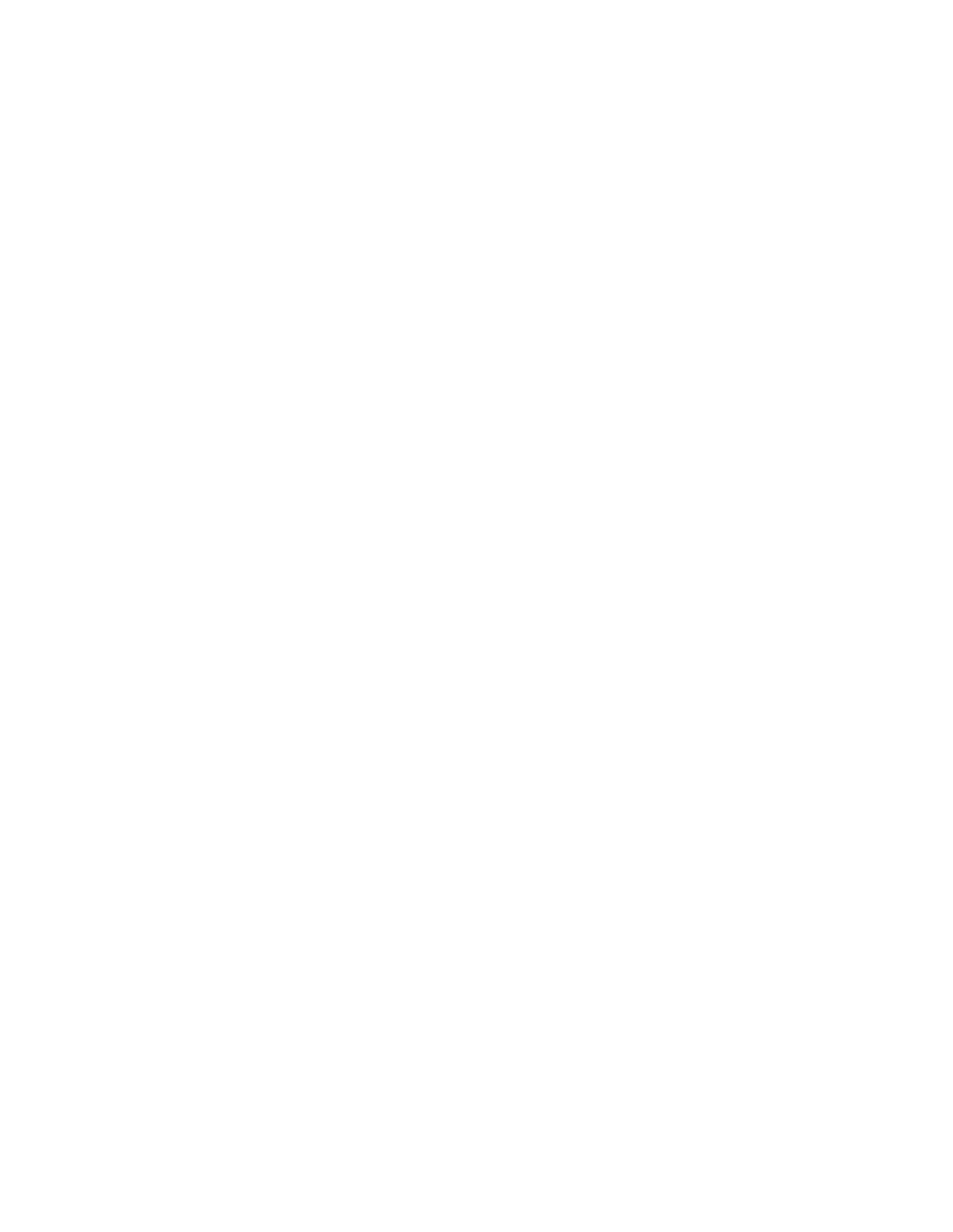## **CONTENTS**

\_\_\_\_\_\_\_\_\_\_\_\_\_\_\_\_\_\_\_\_\_\_\_\_\_\_\_\_\_\_\_\_\_\_\_\_\_\_\_\_\_\_\_\_\_\_\_\_\_\_\_\_\_\_\_\_\_\_\_\_\_\_\_\_\_\_\_\_\_\_\_\_\_\_\_\_\_\_

| <u>SECTION I - FRANCHISE TAX</u>                                                                                                                                                                                                                                                                                                                                                                                                                                                                                                                                                                                                                                                                                                                                                                                                                                                                                                                                                                                                                                                                                         |
|--------------------------------------------------------------------------------------------------------------------------------------------------------------------------------------------------------------------------------------------------------------------------------------------------------------------------------------------------------------------------------------------------------------------------------------------------------------------------------------------------------------------------------------------------------------------------------------------------------------------------------------------------------------------------------------------------------------------------------------------------------------------------------------------------------------------------------------------------------------------------------------------------------------------------------------------------------------------------------------------------------------------------------------------------------------------------------------------------------------------------|
| Table 1.1: C-Corporation Returns by Tax Base Utilized<br>Table 1.2: C-Corporation Net Franchise Tax Liability by Tax Base Utilized<br>Figure 1.3: C-Corporation Returns and Net Franchise Tax Liability by Tax Base<br>Table 1.4: C-Corporation Returns and Net Franchise Tax Liability by Franchise Taxable Amount<br>Figure 1.5: C-Corporation Returns and Net Franchise Tax Liability by Franchise Taxable Amount<br>Table 1.6: C-Corporation Returns Claiming Franchise Tax Credits and Amount of Credits Taken<br>Figure 1.7: C-Corporation Returns Claiming Franchise Tax Credits and Amount of Credits Taken<br>Table 1.8: C-Corporation Franchise Tax Credits Taken by Credit Type and Franchise Taxable Amount                                                                                                                                                                                                                                                                                                                                                                                                  |
|                                                                                                                                                                                                                                                                                                                                                                                                                                                                                                                                                                                                                                                                                                                                                                                                                                                                                                                                                                                                                                                                                                                          |
| Table 1.9: S-Corporation Returns by Tax Base Utilized<br>Table 1.10: S-Corporation Net Franchise Tax Liability by Tax Base Utilized<br>Figure 1.11: S-Corporation Returns and Net Franchise Tax Liability by Tax Base<br>Table 1.12: S-Corporation Returns and Net Franchise Tax Liability by Franchise Taxable Amount<br>Figure 1.13: S-Corporation Returns and Net Franchise Tax Liability by Franchise Taxable Amount<br>Table 1.14: S-Corporation Returns Claiming Franchise Tax Credits and Amount of Credits Taken<br>Figure 1.15: S-Corporation Returns Claiming Franchise Tax Credits and Amount of Credit Taken<br>Table 1.16: S-Corporation Franchise Tax Credits Taken by Credit Type and Franchise Taxable Amount                                                                                                                                                                                                                                                                                                                                                                                            |
| Figure 1.17: C & S Corporation Returns and Net Franchise Tax Liability by Tax Base<br>Figure 1.18: C & S Corporation Returns and Net Franchise Tax Liability by Franchise Taxable Amount<br>Figure 1.19: C & S Corporations Returns Claiming Franchise Tax Credits and Amount of Credits Taken                                                                                                                                                                                                                                                                                                                                                                                                                                                                                                                                                                                                                                                                                                                                                                                                                           |
|                                                                                                                                                                                                                                                                                                                                                                                                                                                                                                                                                                                                                                                                                                                                                                                                                                                                                                                                                                                                                                                                                                                          |
| <u>SECTION II - INCOME TAX</u>                                                                                                                                                                                                                                                                                                                                                                                                                                                                                                                                                                                                                                                                                                                                                                                                                                                                                                                                                                                                                                                                                           |
| Table 2.1: C-Corporation Returns and Net Income Tax Liability by NC Taxable Income<br>Figure 2.2: C-Corporation Returns and Net Income Tax Liability by NC Taxable Income<br>Figure 2.3: C-Corporation Returns and Net Income Tax Liability by Federal Taxable Income (Before NOL)<br>Table 2.4: C-Corporation Returns by Federal Taxable Income (Before NOL) and Apportionment Percentage<br>Table 2.5: C-Corporation Net Income Tax Liability by Federal Taxable Income (Before NOL) and<br><b>Apportionment Percentage</b><br>Figure 2.6: C-Corporation Returns and Net Income Tax Liability by Apportionment Percentage<br>Table 2.7: C-Corporation Income Tax Calculation Detail by Federal Taxable Income (Before NOL)<br>Table 2.8: C-Corporation Returns by Income Tax Credits as a Percentage of Tax<br>Table 2.9: C-Corporation Tax Credits for Taxable Returns Income Tax Credits as a Percentage of Tax<br>Figure 2.10: C-Corporation Income Tax Credits Taken by Federal Taxable Income (Before NOL)<br>Table 2.11: C-Corporation Income Tax Credits by Credit Type and Federal Taxable Income (Before NOL) |
| Table 2.12: S-Corporation Returns and Net Income Tax Liability by NC Taxable Income                                                                                                                                                                                                                                                                                                                                                                                                                                                                                                                                                                                                                                                                                                                                                                                                                                                                                                                                                                                                                                      |
| Figure 2.13: S-Corporation Returns and Net Income Tax Liability by NC Taxable Income<br>$\overline{1}$ $\overline{1}$ $\overline{1}$ $\overline{1}$ $\overline{1}$ $\overline{1}$ $\overline{1}$ $\overline{1}$ $\overline{1}$ $\overline{1}$ $\overline{1}$ $\overline{1}$ $\overline{1}$ $\overline{1}$ $\overline{1}$ $\overline{1}$ $\overline{1}$ $\overline{1}$ $\overline{1}$ $\overline{1}$ $\overline{1}$ $\overline{1}$ $\overline{1}$ $\overline{1}$ $\overline{$                                                                                                                                                                                                                                                                                                                                                                                                                                                                                                                                                                                                                                             |

[Figure 2.14: S-Corporation Returns by NC Taxable Income and Nonresident Shareholder Status](#page-30-0) [Table 2.15: S-Corporation Income Tax Calculation Detail](#page-31-0)

[Table 2.16: S-Corporation Income Tax Credits by Credit Type and Taxable Income](#page-32-0)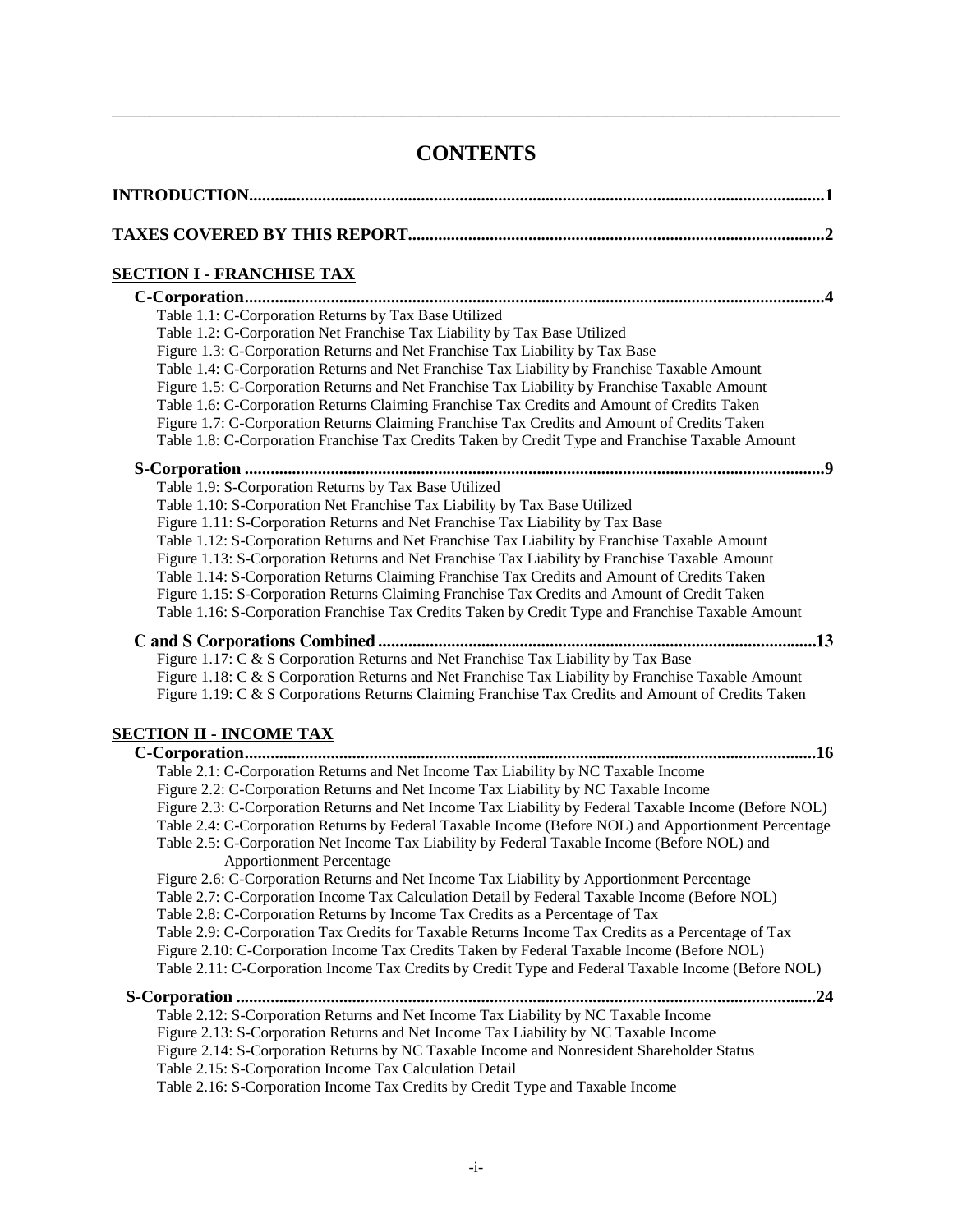## **[SECTION III –](#page-33-0) TRENDS**

|                                                                                | .28 |
|--------------------------------------------------------------------------------|-----|
| Figure 3.1: C-Corporation Returns by Tax Year                                  |     |
| Figure 3.2: C-Corporation Net Franchise and Income Tax Liabilities by Tax Year |     |
| Table 3.3: C-Corporation Net Income Tax Liability by NC Taxable Income         |     |
| Figure 3.4: C-Corporation Net Income Tax Liability by NC Taxable Income        |     |
|                                                                                |     |
|                                                                                |     |
| Figure 3.5: S-Corporation Returns by Tax Years                                 |     |
| Figure 3.6: S-Corporation Net Franchise and Income Tax Liabilities by Tax Year |     |
| Figure 3.7: S-Corporation Returns by NC Taxable Income – Tax Years 2005 & 2008 |     |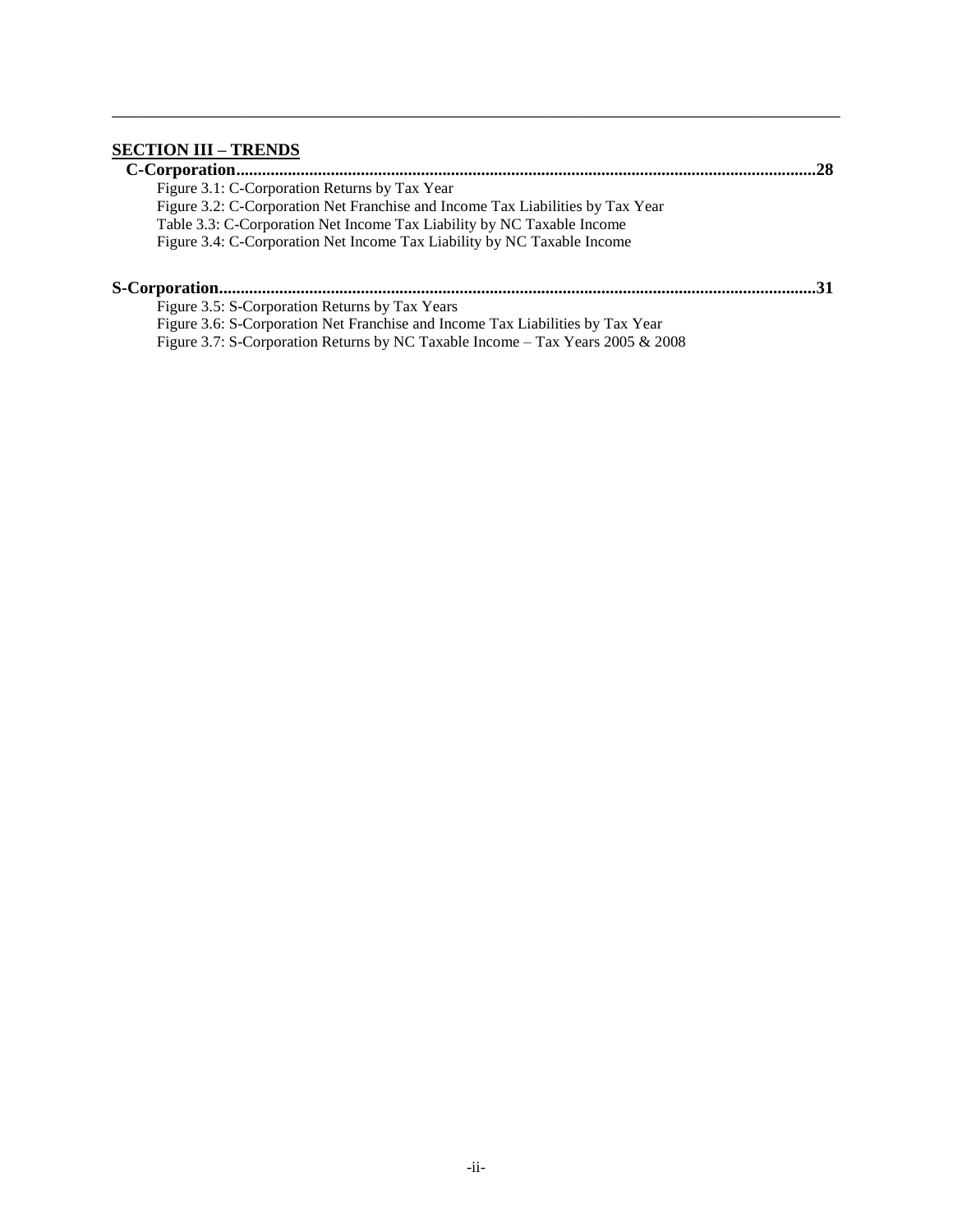## **INTRODUCTION**

This report contains statistics concerning business franchise and income taxes imposed on corporations and limited liability companies under the Revenue Laws of North Carolina. It is designed to provide legislators, public officials, tax professionals, researchers, and other interested citizens of North Carolina with information about the characteristics of corporate taxpayers and how those taxpayers contribute to the State's tax revenues. The report includes both historical series of data and detailed reports for tax year 2008. It was prepared by the Department of Revenue's Policy Analysis and Statistics Division.

\_\_\_\_\_\_\_\_\_\_\_\_\_\_\_\_\_\_\_\_\_\_\_\_\_\_\_\_\_\_\_\_\_\_\_\_\_\_\_\_\_\_\_\_\_\_\_\_\_\_\_\_\_\_\_\_\_\_\_\_\_\_\_\_\_\_\_\_\_\_\_\_\_\_\_\_\_\_

This report is based upon data submitted by corporations and limited liability companies on the CD-405, CD-401S, and CD-425 forms. Not all of the information on the forms is scanned into the Department's Integrated Tax Administration System (ITAS), so the amount of information available for the report was limited. Because taxpayers file these forms on a schedule related to the period of their fiscal year, and because they may file for an extension, not all of the forms for tax year 2008 were processed until October 2010.

The data for this report were retrieved from ITAS on October 15, 2010. Some of the forms upon which the report data were based had been audited by that time, but others had not yet been subject to audit. As such, the data may reflect errors made by taxpayers. The Policy Analysis and Statistics Division did examine the downloaded data in order to correct data errors that resulted from scanning the returns into ITAS.

Questions regarding this report may be directed to William L. Spencer, Director, Policy Analysis and Statistics Division, at (919) 733-4548.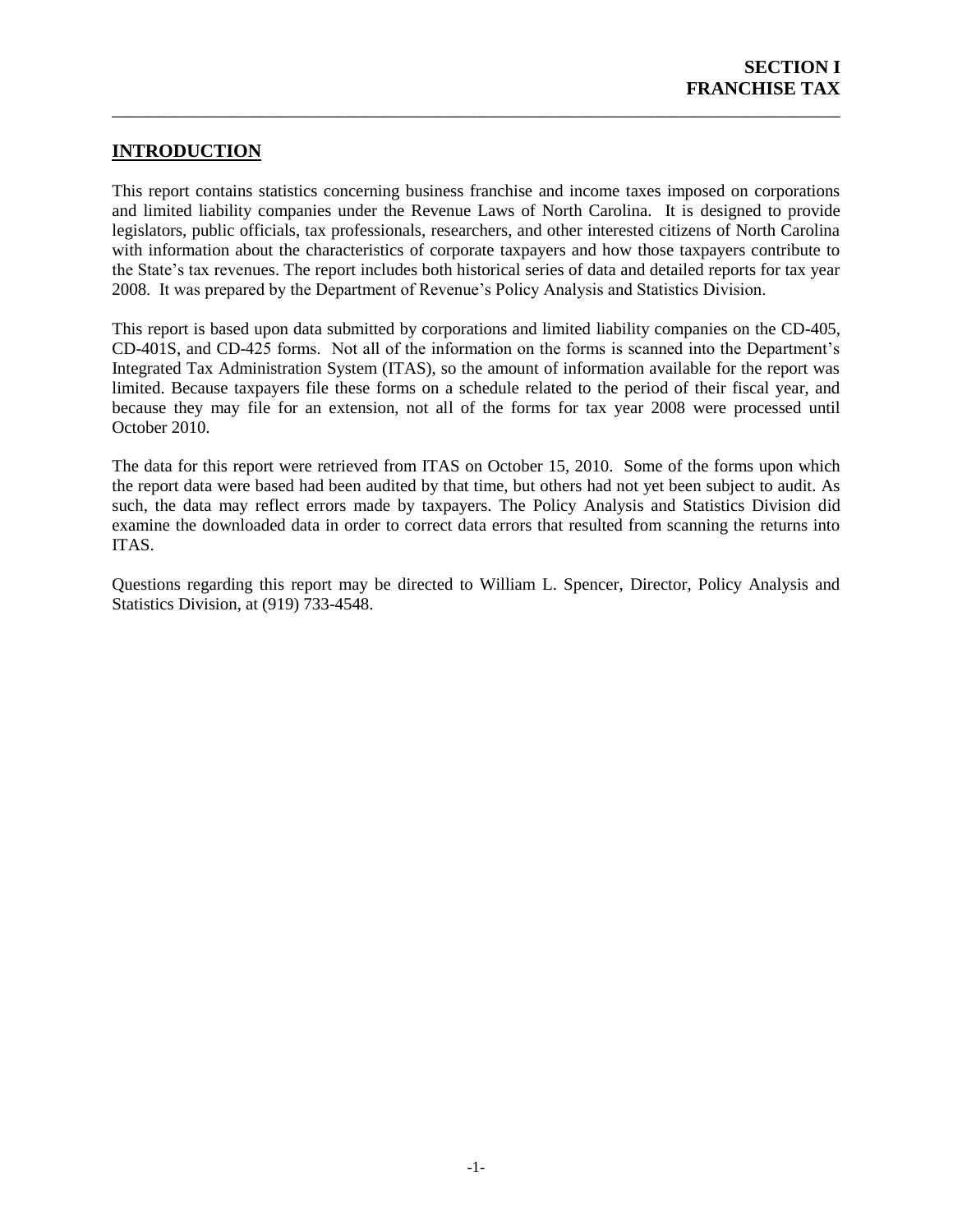## <span id="page-7-0"></span>**TAXES COVERED BY THIS REPORT**

The following descriptions of the General Business Franchise Tax and Corporation Income Tax reflect the tax law in effect for 2008. These descriptions are not official interpretations of the Revenue Laws and should not be relied upon as representing the position of the Secretary of Revenue.

\_\_\_\_\_\_\_\_\_\_\_\_\_\_\_\_\_\_\_\_\_\_\_\_\_\_\_\_\_\_\_\_\_\_\_\_\_\_\_\_\_\_\_\_\_\_\_\_\_\_\_\_\_\_\_\_\_\_\_\_\_\_\_\_\_\_\_\_\_\_\_\_\_\_\_\_\_\_

## **FRANCHISE TAX**

The general business franchise tax is levied on business corporations doing business in the State (including those electing S-corporation status). The tax is imposed on the largest of three alternate asset bases. These bases are (a) the amount of the capital stock, surplus, and undivided profits apportioned to the State (using the apportionment formula for corporation income); (b) 55% of appraised value of property in the State subject to local taxation; or (c) the book value of real and tangible personal property in the State, less any debt outstanding which was created to acquire or improve real property in the State. The tax is \$1.50 per \$1,000 of taxable assets.

Limited Liability Companies (LLC's) that elect to be taxed as corporations for federal income tax purposes became liable for franchise tax beginning in 2007 (as reported on TY2006 returns). Those LLC's that chose to file as S-corporations in North Carolina became liable for tax beginning in 2009 (due on TY2008 returns). Electric power, water, and sewer utility companies pay a franchise tax based on their gross receipts and are exempt from the business franchise tax to the extent that their utilities franchise tax payments exceed their business franchise tax liability. The utilities franchise tax is not covered by this publication.

The minimum franchise tax for companies covered by the tax is \$35. The tax on holding companies that receive 80% of their gross income from subsidiaries is capped at \$75,000 if the company uses the capital stock, surplus, and undivided profits base.

## **CORPORATION INCOME TAX**

The corporation income tax applies to companies that do business in North Carolina and that do not elect S-corporation status. The calculation of taxable income begins with Federal Taxable Income before Net Operating Loss, less Special Deductions. Additions to income are required for items including taxes based on income, capital loss carry-over, certain royalties paid to related members, contributions, and expenses attributable to income not taxed. Deductions from income are allowed for items including U.S. obligation interest, capital loss not deducted on the Federal return, and certain royalty payments from related members.

The portion of this adjusted income that is subject to apportionment, less contributions to donees in other States, is apportioned to North Carolina based upon North Carolina's share of the corporation's property, payroll, and sales, with sales double-weighted in the formula. For several types of industries (utilities, construction contractors, securities dealers, loan companies, and corporations that receive more than 50% of their ordinary gross income from intangible property), apportionment is based only on the sales factor. Special apportionment rules apply to interstate carriers, railroads, and air and water transportation corporations. The Secretary of Revenue has the authority to approve an alternative method of apportionment if the taxpayer can establish evidence that the statutory formula operates to subject a greater portion of the corporation's income to tax than is attributable to its business in the State. Income not subject to apportionment is allocated to North Carolina if the business activity generating the income is located in North Carolina.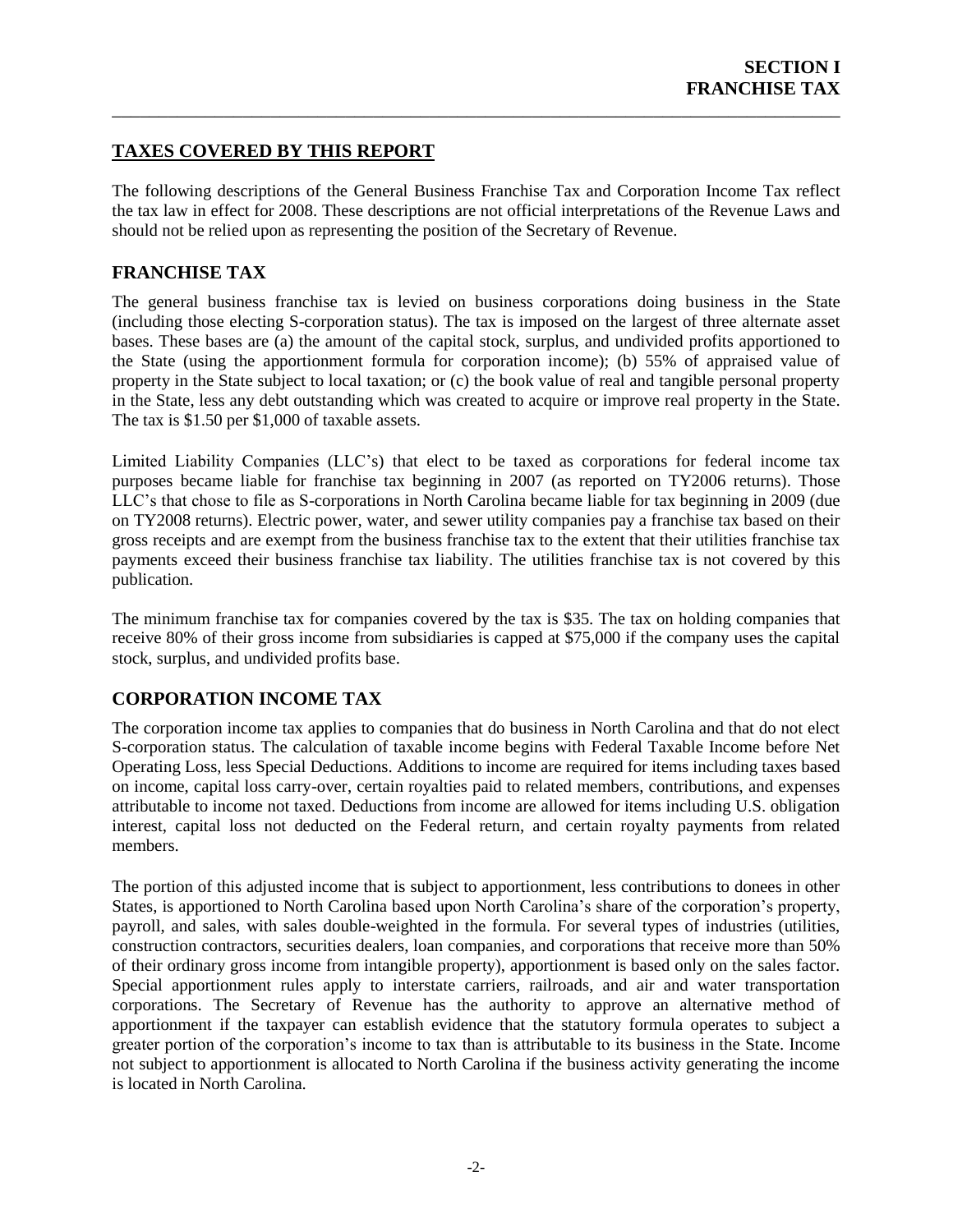Total income allocated to North Carolina may be reduced by the value of net economic loss, percentage depletion over cost depletion, and contributions to North Carolina donees. The net taxable income is taxed at a rate of 6.9%.

\_\_\_\_\_\_\_\_\_\_\_\_\_\_\_\_\_\_\_\_\_\_\_\_\_\_\_\_\_\_\_\_\_\_\_\_\_\_\_\_\_\_\_\_\_\_\_\_\_\_\_\_\_\_\_\_\_\_\_\_\_\_\_\_\_\_\_\_\_\_\_\_\_\_\_\_\_\_

S-corporations also must file returns at the corporation level, but the income tax is paid by shareholders through the individual income tax. S-corporations do sometimes make payments on behalf of nonresident shareholders, and these payments are treated as corporation income tax. As a result, information concerning the income and tax liabilities of S-corporations also is included in this report.

The following chart gives an idea of the relative importance of corporation tax revenues to overall State revenues. Net revenues from each tax type for Fiscal Year 2009-2010 were compiled from the Department of Revenue's financial statistics (Highway Use Tax revenues were obtained from the Division of Motor Vehicles). Gross collections were decreased by refunds and distributions to local governments.

As the chart indicates, 9.1% of State tax revenues were attributable to the Business Franchise Tax and the Corporation Income Tax. This share would have been smaller if not for the addition of \$424 million from the Department's Resolution Initiative program, which focused on collecting corporation revenues from prior years. Corporation taxes are the third largest category of revenues for the State government, surpassing motor fuels taxes, highway use taxes, alcoholic beverage taxes and tobacco products taxes. Only the individual income tax and the sales  $\&$  use tax generated more revenue.



## **Composition of Net State Revenues by Tax Category, FY09-10**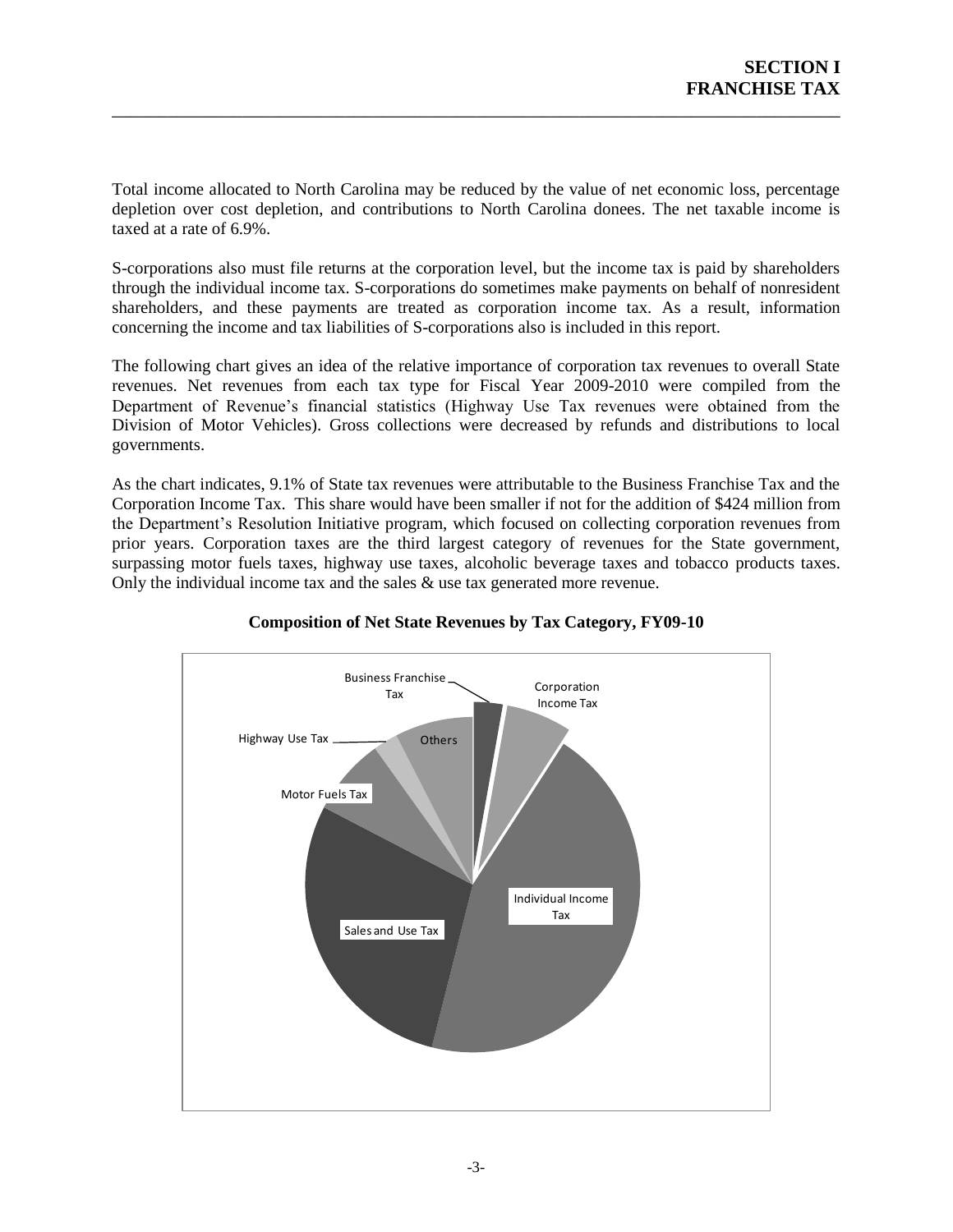## <span id="page-9-0"></span>**C-CORPORATIONS**

For a distributional analysis in this report, we have broken out the franchise tax statistics into 7 groups based on the franchise taxable amount. The first category (\$0 to \$23,667) represents those taxpayers that had the minimum \$35 amount of tax due.

\_\_\_\_\_\_\_\_\_\_\_\_\_\_\_\_\_\_\_\_\_\_\_\_\_\_\_\_\_\_\_\_\_\_\_\_\_\_\_\_\_\_\_\_\_\_\_\_\_\_\_\_\_\_\_\_\_\_\_\_\_\_\_\_\_\_\_\_\_\_\_\_\_\_\_\_\_\_

Because of the low franchise tax rate, the amounts due by companies were generally modest. After we excluded filers with zero due (9,858 returns), the average amount due before credits from the remaining 68,844 returns was \$6,527. Half of these taxpayers owed less than \$80; and 99% of taxpayers owed less than \$110,000 each.

Table 1.1 shows the distribution of returns based on which franchise tax base was used to calculate the taxable amount. The capital stock, surplus and undivided profits base was used on 44% of the 2008 tax year returns, followed by investment in tangible property base (15%), and appraised values in property base (8%). Thirty-four percent of the returns listed no assets because: 1) the taxpayer was exempt from franchise tax; 2) the 2008 tax year return was a final return; or 3) the taxpayer incorrectly completed the form.

<span id="page-9-1"></span>

|                                           |        | <b>Number of C-Corporation Returns</b>                                                                                                     |        |       |        |  |  |  |  |
|-------------------------------------------|--------|--------------------------------------------------------------------------------------------------------------------------------------------|--------|-------|--------|--|--|--|--|
| <b>Franchise Taxable</b><br><b>Amount</b> | Listed | No Assets Stock, Surplus Investment in Tangible<br><b>Appraised Value of</b><br>& Profits<br>Property in N.C.<br>Property in N.C.<br>Total |        |       |        |  |  |  |  |
|                                           |        |                                                                                                                                            |        |       |        |  |  |  |  |
| \$0-\$23,667                              | 26,402 | 8,089                                                                                                                                      | 2,477  | 1,879 | 38,847 |  |  |  |  |
| \$23,668-\$100,000                        |        | 6,665                                                                                                                                      | 2,677  | 1.696 | 11,038 |  |  |  |  |
| \$100,001-\$1,000,000                     |        | 11,985                                                                                                                                     | 3,911  | 2,197 | 18,093 |  |  |  |  |
| \$1,000,001-\$5,000,000                   |        | 4.289                                                                                                                                      | 1,259  | 512   | 6,060  |  |  |  |  |
| \$5,000,001-\$20,000,000                  |        | 1,931                                                                                                                                      | 620    | 112   | 2,663  |  |  |  |  |
| \$20,000,001-\$40,000,000                 |        | 612                                                                                                                                        | 198    | 30    | 840    |  |  |  |  |
| $$40,000,001+$                            |        | 897                                                                                                                                        | 240    | 24    | 1,161  |  |  |  |  |
| <b>Total</b>                              | 26.402 | 34.468                                                                                                                                     | 11.382 | 6.450 | 78.702 |  |  |  |  |

#### **Table 1.1 C-Corporation Returns by Tax Base Utilized Tax Year 2008**

Note: Figures are based on both audited and unaudited returns.

In cases where the bases were equal, the base listed earlier in the table (and on the return) was assigned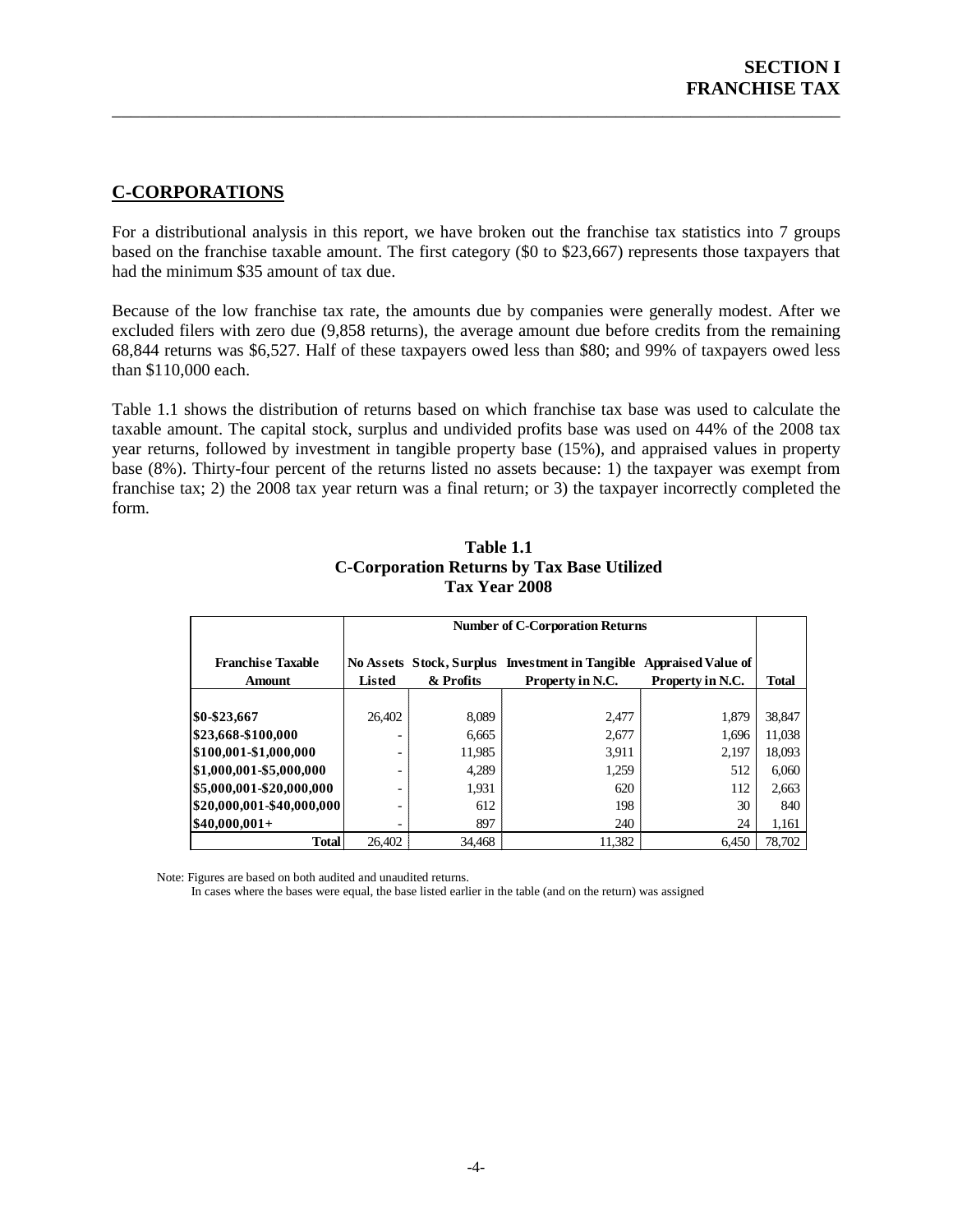Table 1.2 and Figure 1.3 provide the number of C-corporation returns and net franchise tax liability by tax base utilized. The greatest share of tax paid (75%) was under the capital stock, surplus and undivided profits base. The investment in tangible property and appraised value in property bases represented much smaller shares of the net tax liability.

\_\_\_\_\_\_\_\_\_\_\_\_\_\_\_\_\_\_\_\_\_\_\_\_\_\_\_\_\_\_\_\_\_\_\_\_\_\_\_\_\_\_\_\_\_\_\_\_\_\_\_\_\_\_\_\_\_\_\_\_\_\_\_\_\_\_\_\_\_\_\_\_\_\_\_\_\_\_

| Tax Year 2008                                                                                                                                                                            |         |              |            |           |             |  |  |
|------------------------------------------------------------------------------------------------------------------------------------------------------------------------------------------|---------|--------------|------------|-----------|-------------|--|--|
| Net Tax Liability (\$)                                                                                                                                                                   |         |              |            |           |             |  |  |
| <b>Appraised Value of</b><br><b>Franchise Taxable</b><br>No Assets Stock, Surplus Investment in Tangible<br>Property in N.C.<br>Property in N.C.<br>Listed<br>& Profits<br><b>Amount</b> |         |              |            |           |             |  |  |
|                                                                                                                                                                                          |         |              |            |           |             |  |  |
| \$0-\$23,667                                                                                                                                                                             | 608.912 | 277,864      | 84,754     | 63.044    | 1,034,574   |  |  |
| \$23,668-\$100,000                                                                                                                                                                       |         | 544,935      | 212,430    | 126,427   | 883.792     |  |  |
| \$100,001-\$1,000,000                                                                                                                                                                    |         | 6,367,902    | 1,976,596  | 1,042,955 | 9,387,453   |  |  |
| \$1,000,001-\$5,000,000                                                                                                                                                                  |         | 14,289,750   | 4,093,859  | 1,520,158 | 19,903,767  |  |  |
| \$5,000,001-\$20,000,000                                                                                                                                                                 |         | 28, 202, 552 | 8,796,475  | 1,654,628 | 38,653,655  |  |  |
| \$20,000,001-\$40,000,000                                                                                                                                                                |         | 24,046,250   | 7,256,735  | 1,314,179 | 32,617,164  |  |  |
| $$40,000,001+$                                                                                                                                                                           |         | 229,680,075  | 62,093,503 | 3,615,750 | 295,389,328 |  |  |
| <b>Total</b>                                                                                                                                                                             | 608.912 | 303,409,328  | 84,514,352 | 9.337.141 | 397,869,733 |  |  |

<span id="page-10-0"></span>**Table 1.2 C-Corporation Net Franchise Tax Liability by Tax Base Utilized**

Note: Figures are based on both audited and unaudited returns.

<span id="page-10-1"></span>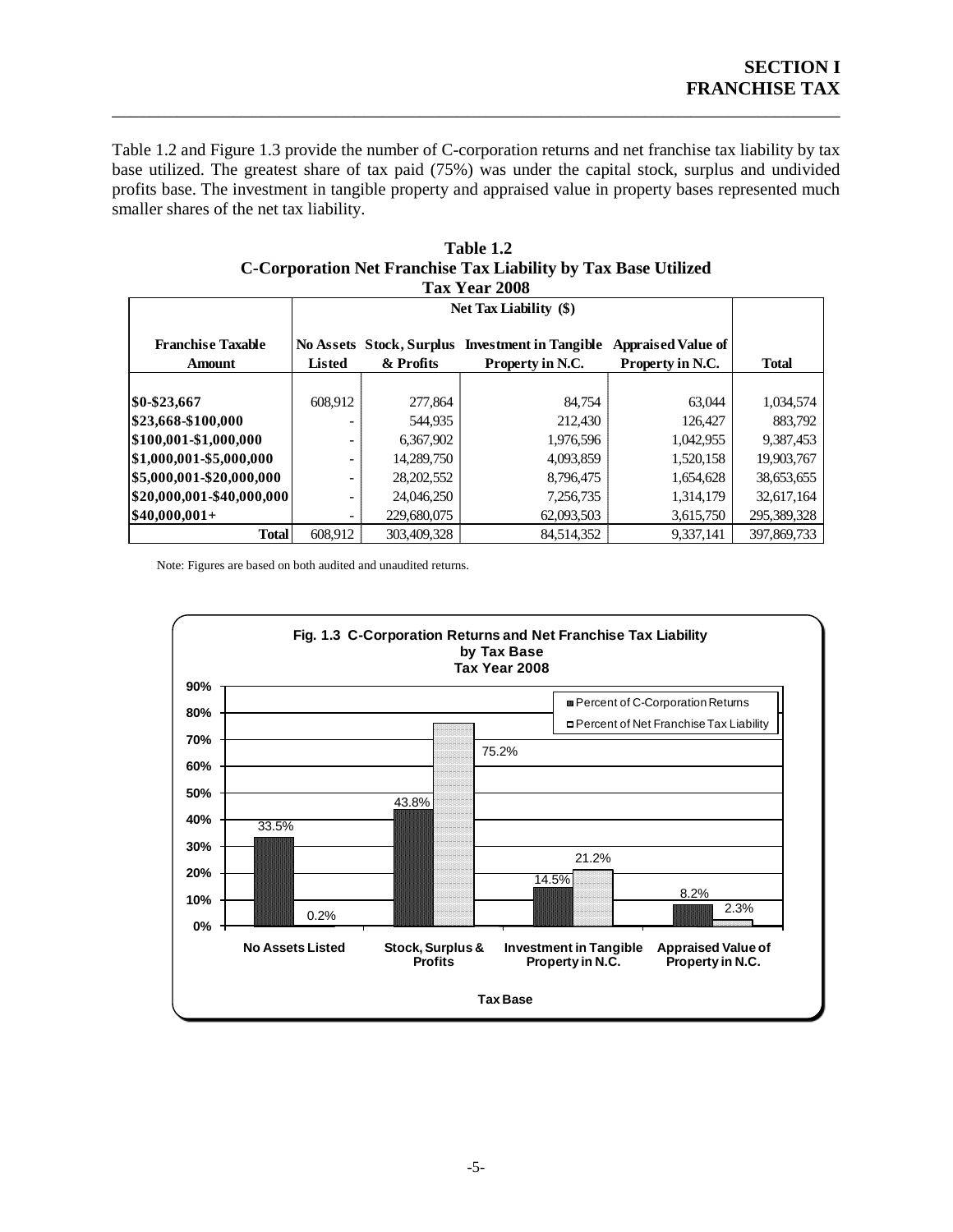Table 1.4 and Figure 1.5 provide the distribution of C-corporation returns and net franchise tax liability by taxable amount. Taxpayers with franchise taxable amount over \$40 million made up only 1.5% of the returns, but paid 74.2% of net franchise tax.

\_\_\_\_\_\_\_\_\_\_\_\_\_\_\_\_\_\_\_\_\_\_\_\_\_\_\_\_\_\_\_\_\_\_\_\_\_\_\_\_\_\_\_\_\_\_\_\_\_\_\_\_\_\_\_\_\_\_\_\_\_\_\_\_\_\_\_\_\_\_\_\_\_\_\_\_\_\_

#### <span id="page-11-0"></span>**Table 1.4 C-Corporation Returns and Net Franchise Tax Liability by Franchise Taxable Amount Tax Year 2008**

| <b>Franchise Taxable</b><br><b>Amount</b> | Number of<br><b>Returns</b> | <b>Percent</b> | <b>Net Franchise Tax</b><br>Liability $(\$)$ | Percent |
|-------------------------------------------|-----------------------------|----------------|----------------------------------------------|---------|
|                                           |                             |                |                                              |         |
| \$0-\$23,667                              | 38,847                      | 49.4%          | 1,034,574                                    | $0.3\%$ |
| \$23,668-\$100,000                        | 11,038                      | 14.0%          | 883,792                                      | 0.2%    |
| \$100,001-\$1,000,000                     | 18,093                      | 23.0%          | 9,387,453                                    | 2.4%    |
| \$1,000,001-\$5,000,000                   | 6,060                       | 7.7%           | 19,903,767                                   | 5.0%    |
| \$5,000,001-\$20,000,000                  | 2,663                       | 3.4%           | 38,653,655                                   | 9.7%    |
| \$20,000,001-\$40,000,000                 | 840                         | 1.1%           | 32,617,164                                   | 8.2%    |
| $$40,000,001+$                            | 1,161                       | 1.5%           | 295,389,328                                  | 74.2%   |
| <b>Total</b>                              | 78,702                      | 100.0%         | 397,869,733                                  | 100.0%  |

Note: Figures are based on both audited and unaudited returns. Detail may not add to totals due to rounding.

<span id="page-11-1"></span>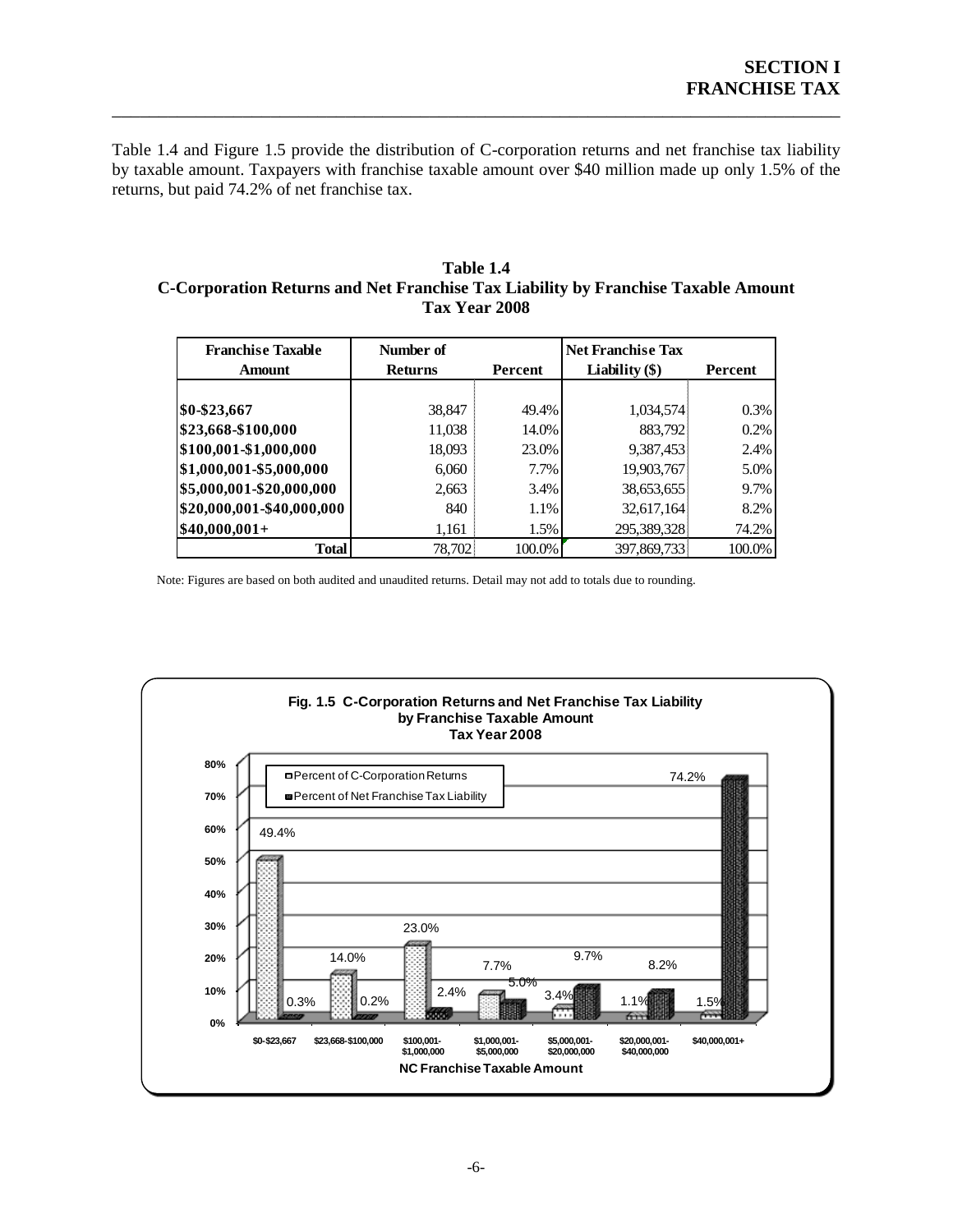Table 1.6 and Figure 1.7 show the number of returns taking franchise tax credits and amount of credits taken. Of the 68,844 returns with positive tax liability before credits, only 3,392 (4.9%) took credits. Returns with franchise taxable amount greater than \$40 million comprised only 9.8% of the returns taking credits, but 89.4% of the credits taken.

\_\_\_\_\_\_\_\_\_\_\_\_\_\_\_\_\_\_\_\_\_\_\_\_\_\_\_\_\_\_\_\_\_\_\_\_\_\_\_\_\_\_\_\_\_\_\_\_\_\_\_\_\_\_\_\_\_\_\_\_\_\_\_\_\_\_\_\_\_\_\_\_\_\_\_\_\_\_

#### <span id="page-12-0"></span>**Table 1.6 C-Corporation Returns Taking Franchise Tax Credits and Amount of Credits Taken Tax Year 2008**

| <b>Franchise Taxable</b>  | <b>Number of Returns</b> |         | <b>Amount of Credits</b> |         |
|---------------------------|--------------------------|---------|--------------------------|---------|
| Amount                    | <b>Taking Credits</b>    | Percent | Taken (\$)               | Percent |
|                           |                          |         |                          |         |
| \$0-\$23,667              | 425                      | 12.5%   | 127,498                  | 0.2%    |
| \$23,668-\$100,000        | 573                      | 16.9%   | 26,186                   | 0.1%    |
| \$100,001-\$1,000,000     | 1,229                    | 36.2%   | 330,473                  | 0.6%    |
| \$1,000,001-\$5,000,000   | 401                      | 11.8%   | 583,700                  | 1.1%    |
| \$5,000,001-\$20,000,000  | 294                      | 8.7%    | 1,948,746                | 3.8%    |
| \$20,000,001-\$40,000,000 | 138                      | 4.1%    | 2,453,007                | 4.8%    |
| $$40,000,001+$            | 332                      | 9.8%    | 46,002,363               | 89.4%   |
| <b>Total</b>              | 3,392                    | 100.0%  | 51.471.973               | 100.0%  |

Note: Figures are based on both audited and unaudited returns. Detail may not add to totals due to rounding or taxpayer error.

<span id="page-12-1"></span>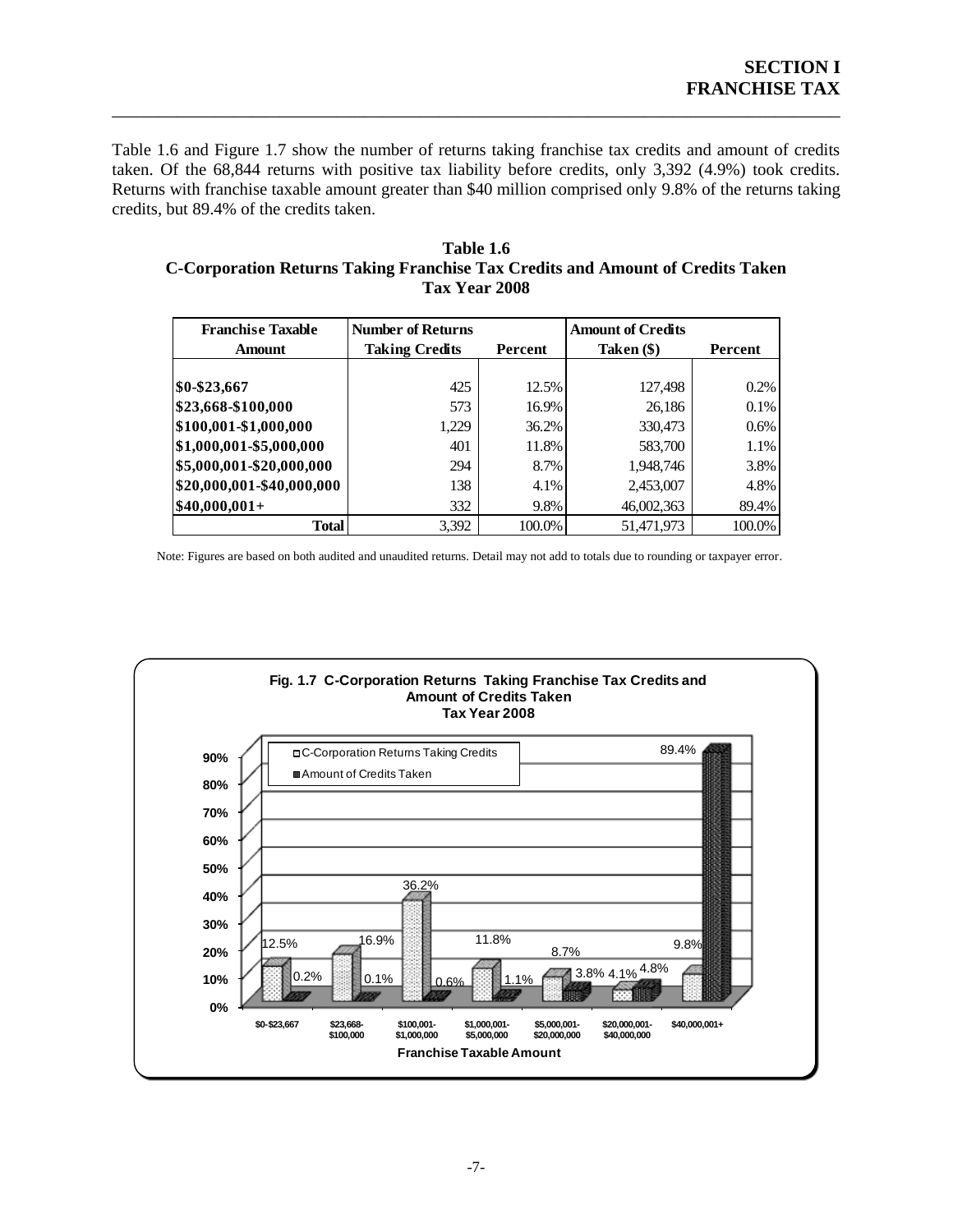Table 1.8 shows the amount of franchise tax credits by credit type and franchise taxable amount. On average, credits offset 12.1% of tax liability for taxpayers whose taxable amount was above \$5 million and 3.3% for those with less taxable amounts.

\_\_\_\_\_\_\_\_\_\_\_\_\_\_\_\_\_\_\_\_\_\_\_\_\_\_\_\_\_\_\_\_\_\_\_\_\_\_\_\_\_\_\_\_\_\_\_\_\_\_\_\_\_\_\_\_\_\_\_\_\_\_\_\_\_\_\_\_\_\_\_\_\_\_\_\_\_\_

#### <span id="page-13-0"></span>**Table 1.8 C-Corporation Franchise Tax Credits Taken by Credit Type and Franchise Taxable Amount Tax Year 2008**

|                                               | <b>All Returns</b>  |                          | <b>Taxable Amount</b><br>$<$ \$5,000,001 |                                 | <b>Taxable Amount</b><br>$$5,000,001+$ |                                 |
|-----------------------------------------------|---------------------|--------------------------|------------------------------------------|---------------------------------|----------------------------------------|---------------------------------|
|                                               | <b>Number</b><br>of | Amount<br><b>Claimed</b> | <b>Number</b><br>of                      | <b>Amount</b><br><b>Claimed</b> | <b>Number</b><br>of                    | <b>Amount</b><br><b>Claimed</b> |
| <b>Income Tax Credits</b>                     | <b>Credits</b>      | $($)$                    | <b>Credits</b>                           | \$)                             | <b>Credits</b>                         | $(\$)$                          |
| Short Period Credit for Change in Income Year | 389                 | 6.318.602                | 255                                      | 318,465                         | 134                                    | 6,000,137                       |
| $+$ Other Credits Claimed*                    | 155                 | 27,765,514               | 129                                      | 22,430                          | 26                                     | 27,743,084                      |
| - Other Credits Not Taken **                  | --                  | (22,519,521)             | $\hspace{0.05cm}$                        | (8,307)                         | $\hspace{0.05cm} -$                    | (22,511,214)                    |
| + Credits Subject to 50% Limit Taken          | 2,892               | 39,907,378               | 2,264                                    | 735,269                         | 628                                    | 39, 172, 109                    |
| = Credits Taken                               | 3,392               | 51,471,973               | 2,628                                    | 1,067,857                       | 764                                    | 50,404,116                      |

 \* This category includes Major Computer Manufacturing Facility, Expenses Related to Dividends, Investing in Recycling Facility, and Other Non-Limited Franchise Credits (Credit type not stated).<br>
\*\* Credits were not taken against tax because taxnaver's liability

Credits were not taken against tax because taxpayer's liability was less than the amount of credits claimed or because of taxpayer error

 Note: Confidentiality prevents the disclosure of the individual credits and credits amount. Figures are based on both audited and unaudited returns. Detail may not add to totals due to rounding or taxpayer error.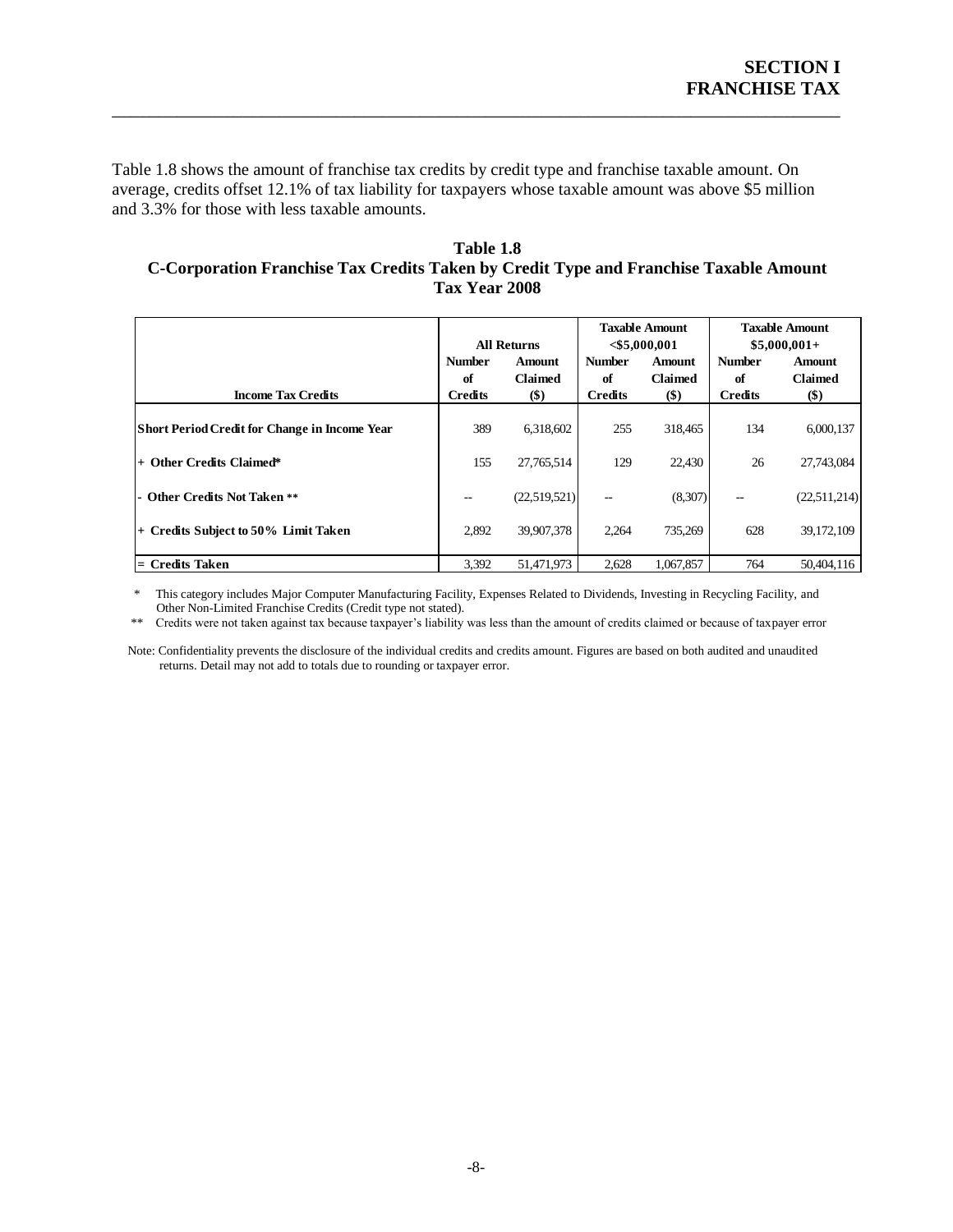## <span id="page-14-0"></span>**S-CORPORATIONS**

Table 1.9 shows the distribution of S-corporation returns by franchise tax base. The capital stock, surplus and undivided profits base was used on 40% of 2008 tax year returns, followed by investment in tangible property base (23%), and appraised values in property (15%). Twenty-three percent of the returns listed no assets because: 1) the taxpayer was exempt from franchise tax; 2) the 2005 tax year return was a final return; or 3) the taxpayer incorrectly completed the form.

\_\_\_\_\_\_\_\_\_\_\_\_\_\_\_\_\_\_\_\_\_\_\_\_\_\_\_\_\_\_\_\_\_\_\_\_\_\_\_\_\_\_\_\_\_\_\_\_\_\_\_\_\_\_\_\_\_\_\_\_\_\_\_\_\_\_\_\_\_\_\_\_\_\_\_\_\_\_

<span id="page-14-1"></span>

| Tax Year 2008                                                                                  |        |           |                  |                  |         |  |  |  |
|------------------------------------------------------------------------------------------------|--------|-----------|------------------|------------------|---------|--|--|--|
| <b>Number of S-Corporation Returns</b>                                                         |        |           |                  |                  |         |  |  |  |
|                                                                                                |        |           |                  |                  |         |  |  |  |
| <b>Franchise Taxable</b><br>No Assets Stock, Surplus Investment in Tangible Appraised Value of |        |           |                  |                  |         |  |  |  |
| <b>Amount</b>                                                                                  | Listed | & Profits | Property in N.C. | Property in N.C. | Total   |  |  |  |
|                                                                                                |        |           |                  |                  |         |  |  |  |
| \$0-\$23,667                                                                                   | 33,134 | 25,774    | 10,639           | 8,199            | 77.746  |  |  |  |
| \$23,668-\$100,000                                                                             |        | 15.174    | 10,545           | 5,574            | 31,293  |  |  |  |
| \$100,001-\$1,000,000                                                                          |        | 14,084    | 9,886            | 5,983            | 29,953  |  |  |  |
| \$1,000,001-\$5,000,000                                                                        |        | 2,612     | 1,603            | 1,273            | 5,488   |  |  |  |
| \$5,000,001-\$20,000,000                                                                       |        | 501       | 373              | 197              | 1.071   |  |  |  |
| \$20,000,001-\$40,000,000                                                                      |        | 69        | 33               | 18               | 120     |  |  |  |
| $$40,000,001+$                                                                                 |        | 32        | 22               | 10               | 64      |  |  |  |
| <b>Total</b>                                                                                   | 33,134 | 58,246    | 33,101           | 21,254           | 145,735 |  |  |  |

| Table 1.9                                         |
|---------------------------------------------------|
| <b>S-Corporation Returns by Tax Base Utilized</b> |
| $T = T - T$                                       |

Note: Figures are based on both audited and unaudited returns.

In cases where the bases were equal, the base listed earlier in the table (and on the return) was assigned

Table 1.10 and Figure 1.11 provide the number of S-corporation returns and net franchise tax liability by tax base utilized. The greatest share of tax paid (49%) was under the capital stock, surplus and undivided profits base. The investment in tangible property and appraised value in property bases represented smaller shares of the net tax liability.

<span id="page-14-2"></span>

| Corporation river ranging ran magnity of ran Dage Camped<br>Tax Year 2008 |               |            |                                                                     |                                               |              |  |  |
|---------------------------------------------------------------------------|---------------|------------|---------------------------------------------------------------------|-----------------------------------------------|--------------|--|--|
| <b>Net Tax Liability (\$)</b>                                             |               |            |                                                                     |                                               |              |  |  |
| <b>Franchise Taxable</b><br><b>Amount</b>                                 | <b>Listed</b> | & Profits  | No Assets Stock, Surplus Investment in Tangible<br>Property in N.C. | <b>Appraised Value of</b><br>Property in N.C. | <b>Total</b> |  |  |
|                                                                           |               |            |                                                                     |                                               |              |  |  |
| \$0-\$23,667                                                              | 942,852       | 889,306    | 366,159                                                             | 282,985                                       | 2,481,302    |  |  |
| \$23,668-\$100,000                                                        |               | 1,179,010  | 821,838                                                             | 428,804                                       | 2,429,652    |  |  |
| \$100,001-\$1,000,000                                                     | -             | 6,489,979  | 4,318,659                                                           | 2,932,808                                     | 13,741,446   |  |  |
| $$1,000,001 - $5,000,000$                                                 |               | 7,966,232  | 5,046,063                                                           | 3,794,103                                     | 16,806,398   |  |  |
| \$5,000,001-\$20,000,000                                                  | -             | 6,669,486  | 4,762,098                                                           | 2,542,397                                     | 13,973,981   |  |  |
| \$20,000,001-\$40,000,000                                                 |               | 2,747,462  | 1,244,692                                                           | 741,744                                       | 4,733,898    |  |  |
| $$40,000,001+$                                                            | -             | 4,258,767  | 2,509,032                                                           | 1,069,848                                     | 7,837,647    |  |  |
| <b>Total</b>                                                              | 942,852       | 30,200,242 | 19.068.541                                                          | 11.792.689                                    | 62,004,324   |  |  |

| <b>Table 1.10</b>                                              |
|----------------------------------------------------------------|
| S-Corporation Net Franchise Tax Liability by Tax Base Utilized |
| Tov Voor 2008                                                  |

Note: Figures are based on both audited and unaudited returns.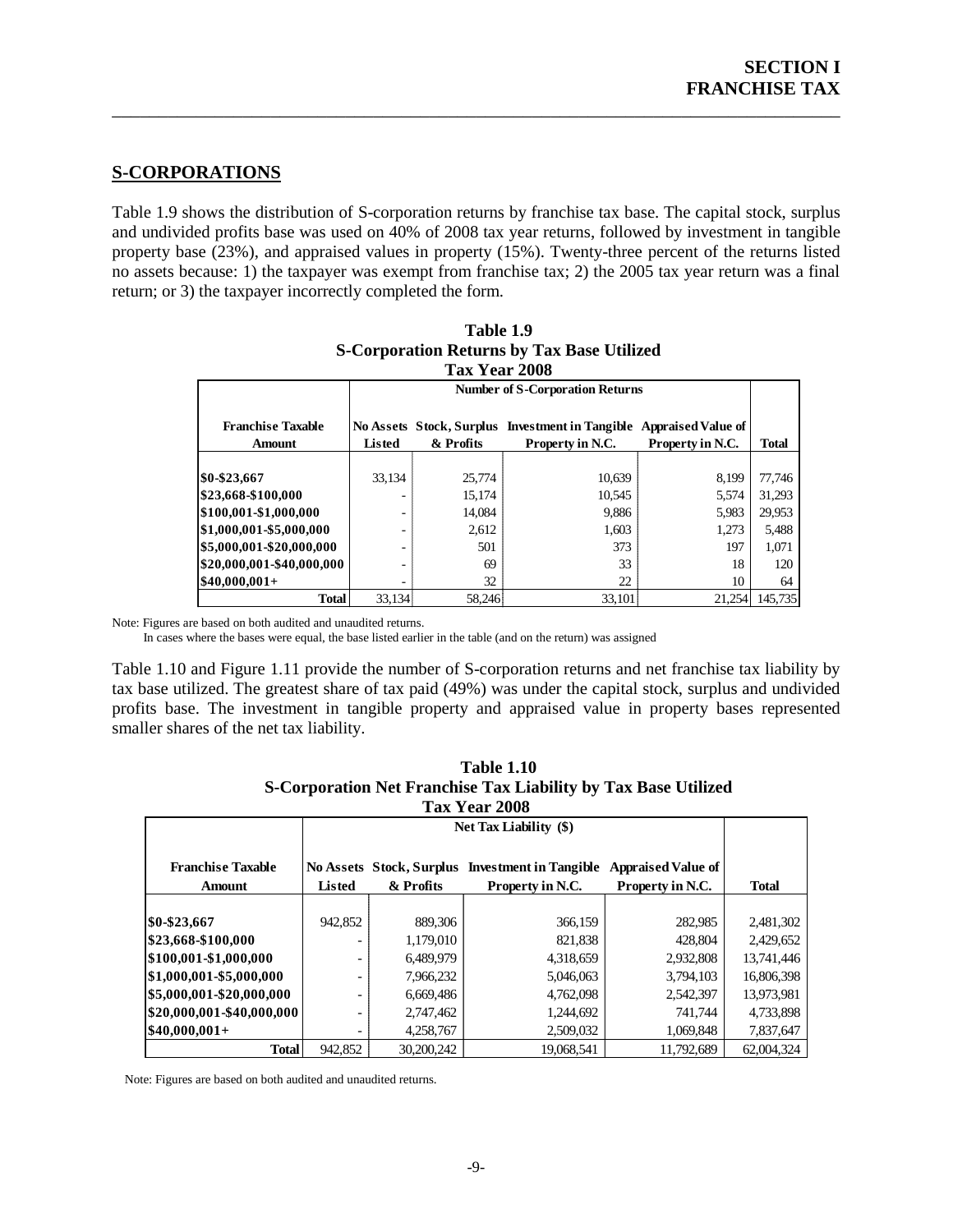

<span id="page-15-0"></span>\_\_\_\_\_\_\_\_\_\_\_\_\_\_\_\_\_\_\_\_\_\_\_\_\_\_\_\_\_\_\_\_\_\_\_\_\_\_\_\_\_\_\_\_\_\_\_\_\_\_\_\_\_\_\_\_\_\_\_\_\_\_\_\_\_\_\_\_\_\_\_\_\_\_\_\_\_\_

Table 1.12 and Figure 1.13 provide the distribution of S-corporation returns and net franchise tax liability. The top 5% of returns, by taxable amount, paid 70% of the tax. Taxpayers with franchise taxable amount between \$1 million and \$5 million, paid the largest amount of net franchise tax.

#### <span id="page-15-1"></span>**Table 1.12 S-Corporation Returns and Net Franchise Tax Liability by Franchise Taxable Amount Tax Year 2008**

| <b>Franchise Taxable</b><br><b>Amount</b> | Number of<br>Percent<br><b>Returns</b> |         | <b>Net Franchise Tax</b><br>Liability $(\$)$ | Percent |
|-------------------------------------------|----------------------------------------|---------|----------------------------------------------|---------|
|                                           |                                        |         |                                              |         |
| \$0-\$23,667                              | 77,746                                 | 53.3%   | 2,481,302                                    | 4.0%    |
| \$23,668-\$100,000                        | 31,293                                 | 21.5%   | 2,429,652                                    | 3.9%    |
| \$100,001-\$1,000,000                     | 29,953                                 | 20.6%   | 13,741,446                                   | 22.2%   |
| \$1,000,001-\$5,000,000                   | 5,488                                  | 3.8%    | 16,806,398                                   | 27.1%   |
| \$5,000,001-\$20,000,000                  | 1,071                                  | $0.7\%$ | 13,973,981                                   | 22.5%   |
| \$20,000,001-\$40,000,000                 | 120                                    | $0.1\%$ | 4,733,898                                    | 7.6%    |
| $$40,000,001+$                            | 64                                     | $0.0\%$ | 7,837,647                                    | 12.6%   |
| Total                                     | 145,735                                | 100.0%  | 62,004,324                                   | 100.0%  |

Note: Figures are based on both audited and unaudited returns. Detail may not add to totals due to rounding or taxpayer error.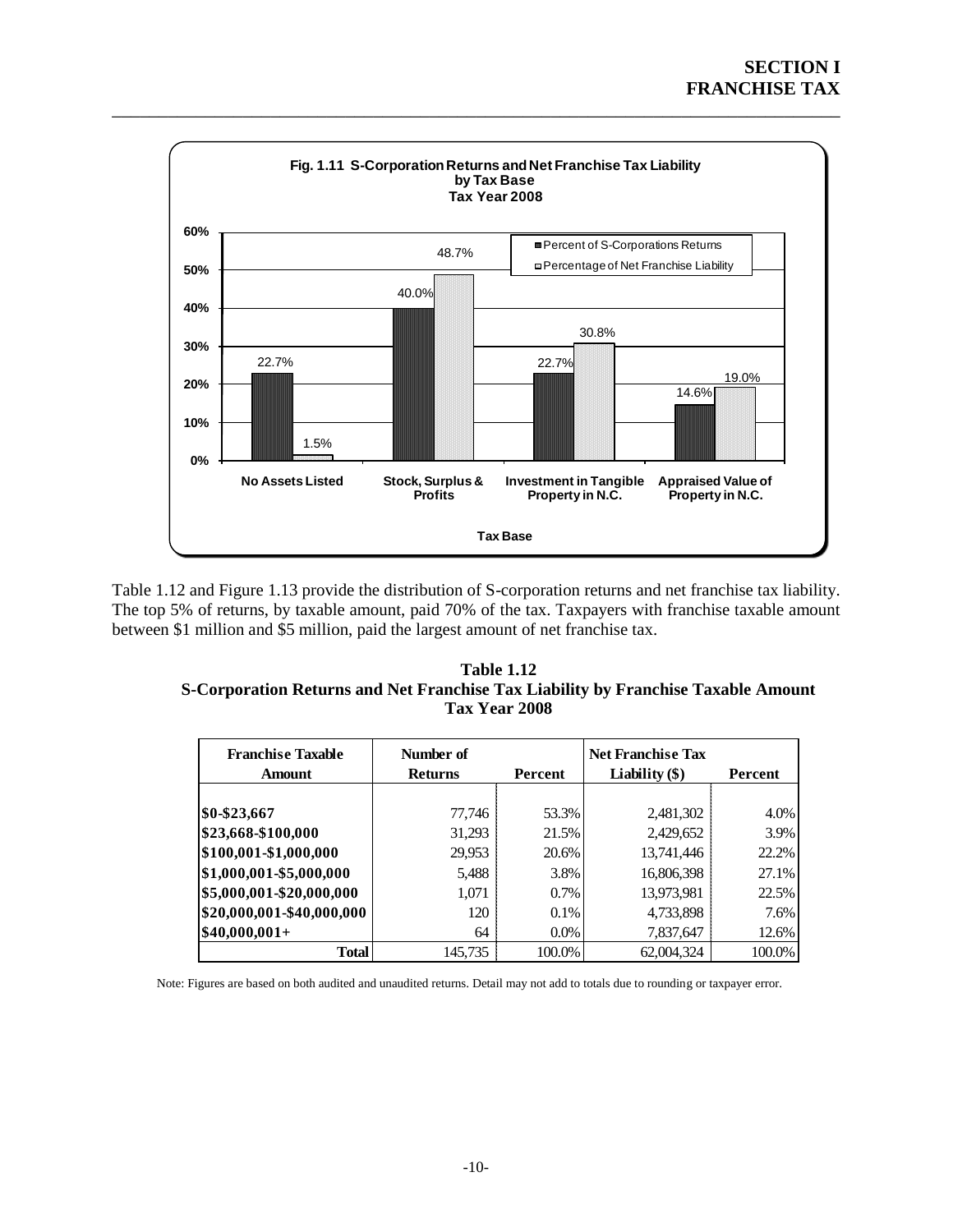

<span id="page-16-0"></span>Table 1.14 and Figure 1.15 show the number of returns taking franchise tax credits and amount of credits taken. Returns with a franchise taxable amount greater than \$40 million comprised 0.3% of the returns taking credits and 25.9% of the credits taken.

#### <span id="page-16-1"></span>**Table 1.14 S-Corporation Returns Taking Franchise Tax Credits and Amount of Credits Taken Tax Year 2008**

| <b>Franchise Taxable</b><br><b>Amount</b> | <b>Number of Returns</b><br><b>Taking Credits</b> | Percent | <b>Amount of Credits</b><br>Taken (\$) | Percent |
|-------------------------------------------|---------------------------------------------------|---------|----------------------------------------|---------|
|                                           |                                                   |         |                                        |         |
| \$0-\$23,667                              | 775                                               | 23.6%   | 32,059                                 | 1.7%    |
| \$23,668-\$100,000                        | 796                                               | 24.3%   | 48,107                                 | 2.6%    |
| \$100,001-\$1,000,000                     | 1,227                                             | 37.4%   | 293,340                                | 15.6%   |
| \$1,000,001-\$5,000,000                   | 358                                               | 10.9%   | 359,861                                | 19.2%   |
| \$5,000,001-\$20,000,000                  | 96                                                | 2.9%    | 409,728                                | 21.8%   |
| $ $20,000,001 - $40,000,000$              | 18                                                | 0.5%    | 247,013                                | 13.2%   |
| $$40,000,001+$                            | 11                                                | $0.3\%$ | 485,237                                | 25.9%   |
| <b>Total</b>                              | 3,281                                             | 100.0%  | 1,875,345                              | 100.0%  |

Note: Figures are based on both audited and unaudited returns. Detail may not add to totals due to rounding or taxpayer error.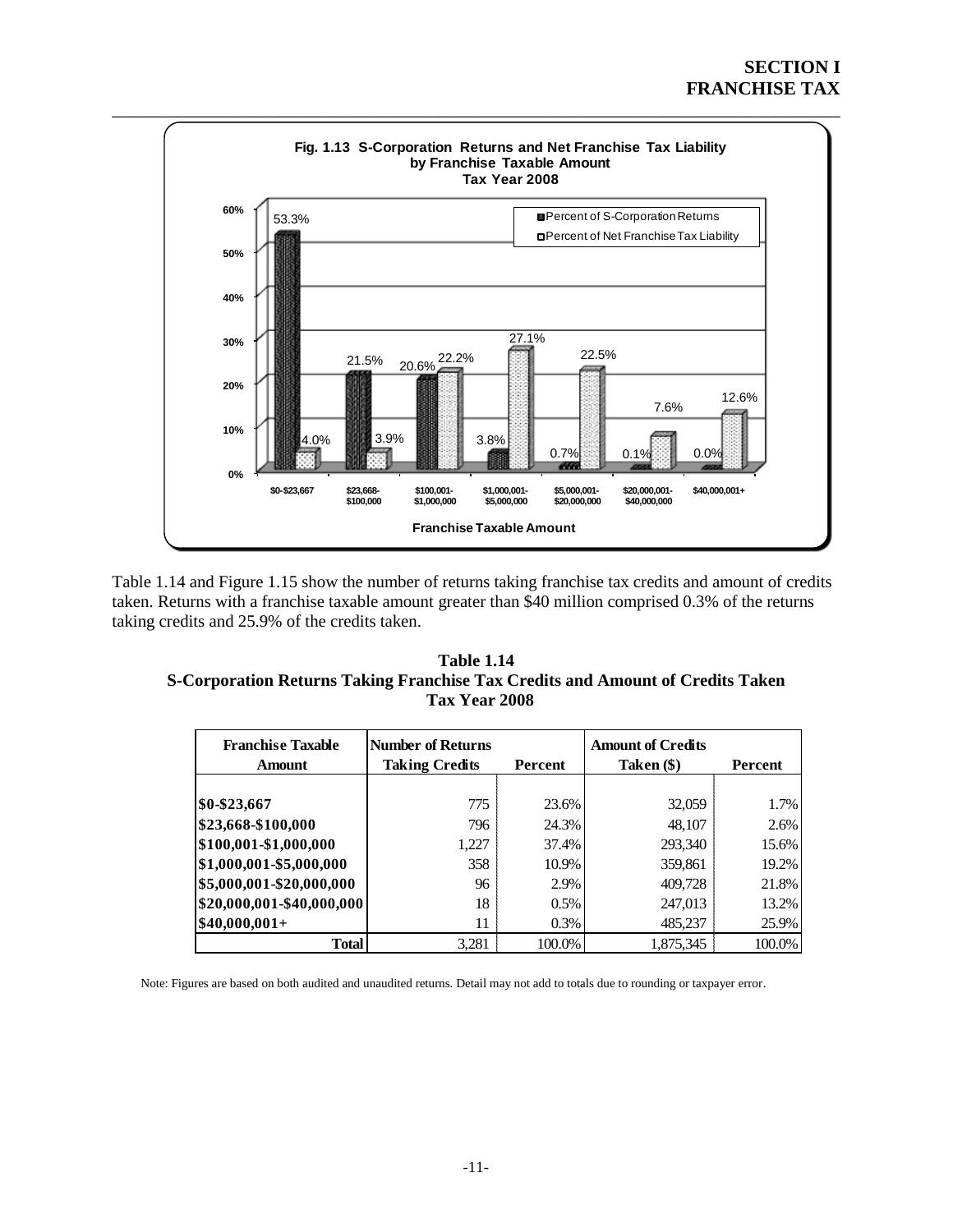

<span id="page-17-0"></span>\_\_\_\_\_\_\_\_\_\_\_\_\_\_\_\_\_\_\_\_\_\_\_\_\_\_\_\_\_\_\_\_\_\_\_\_\_\_\_\_\_\_\_\_\_\_\_\_\_\_\_\_\_\_\_\_\_\_\_\_\_\_\_\_\_\_\_\_\_\_\_\_\_\_\_\_\_\_

<span id="page-17-1"></span>Table 1.16 shows the amount of franchise tax credits by credit type and franchise taxable amount.

| <b>Table 1.16</b>                                                                     |
|---------------------------------------------------------------------------------------|
| S-Corporation Franchise Tax Credits Taken by Credit Type and Franchise Taxable Amount |
| <b>Tax Year 2008</b>                                                                  |

|                                                      |               |                    |                | <b>Taxable Amount</b> | <b>Taxable Amount</b> |               |  |
|------------------------------------------------------|---------------|--------------------|----------------|-----------------------|-----------------------|---------------|--|
|                                                      |               | <b>All Returns</b> |                | $<$ \$5,000,001       |                       | $$5,000,001+$ |  |
|                                                      | <b>Number</b> | <b>Amount</b>      | <b>Number</b>  | <b>Amount</b>         |                       | <b>Amount</b> |  |
|                                                      | of            | <b>Claimed</b>     | of             | <b>Claimed</b>        | of                    | Claimed       |  |
| <b>Income Tax Credits</b>                            | Credits*      | $($)$              | <b>Credits</b> | $($)$                 | <b>Credits</b>        | $($)$         |  |
|                                                      |               |                    |                |                       |                       |               |  |
| <b>Short Period Credit for Change in Income Year</b> | 229           | 213,382            | 217            | 71,199                | 12                    | 142,183       |  |
| Credits Subject to 50% Limit                         | 1,871         | 1,537,575          | 1,780          | 543,980               | 91                    | 993,595       |  |
| Others**                                             | 1,199         | 204,424            | 1,177          | 198,224               | 22                    | 6,200         |  |
| <b>Credits Claimed</b>                               | 3,299         | 1,955,381          | 3,174          | 813.403               | 125                   | 1.141.978     |  |
|                                                      |               |                    |                |                       |                       |               |  |
| <b>Credits Not Taken ***</b>                         | $- -$         | 80,036             | --             | 80,036                |                       |               |  |
|                                                      |               |                    |                |                       |                       |               |  |
| Credits Taken                                        | $- -$         | 1.875.345          | --             | 733,367               | $-$                   | 1.141.978     |  |

 \* The total number of credits does not equal to the total number of returns claiming credits stated in Table 1.14 because several taxpayers took credits from multiple categories in this table.

\*\* This category include Piped Natural Gas, and Other Non-Limited Franchise Credits (Credit type not stated).

Credits were not taken against tax because taxpayer's liability was less than the amount of credits claimed or because of taxpayer error.

 Note: Confidentiality prevents the disclosure of the individual credits and credits amount. Figures are based on both audited and unaudited returns. Detail may not add to totals due to rounding or taxpayer error.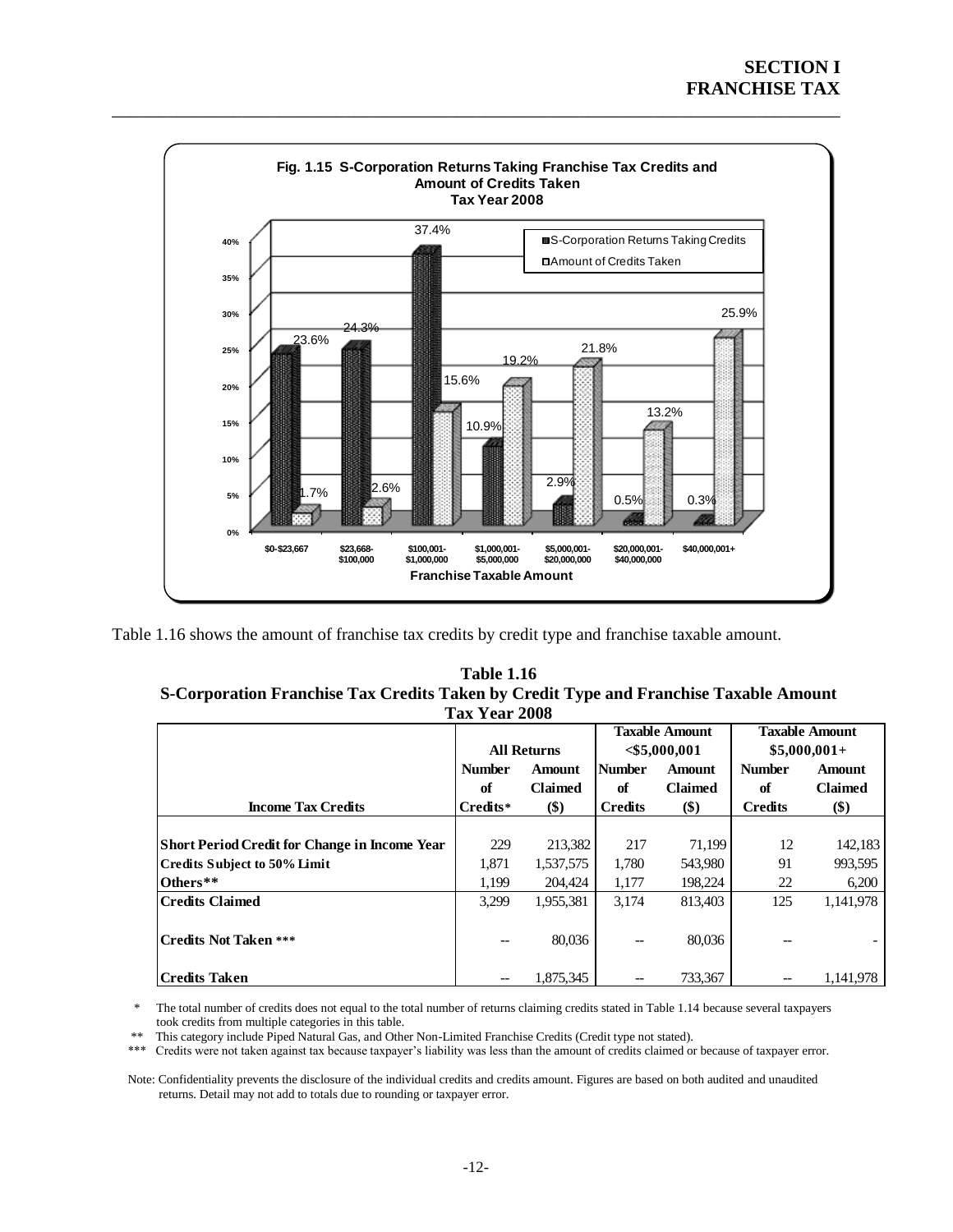## <span id="page-18-0"></span>**C & S CORPORATIONS COMBINED**

Figure 1.17 shows the number of returns and net franchise tax liability for all C and S corporations combined. The largest amount of net franchise tax was paid by the returns having capital stock, surplus and profits as the tax base. Twenty-five percent of the returns listed no assets because: 1) the taxpayer was exempt from franchise tax; 2) the 2005 tax year return was a final return; 3) or the taxpayer incorrectly completed the form.

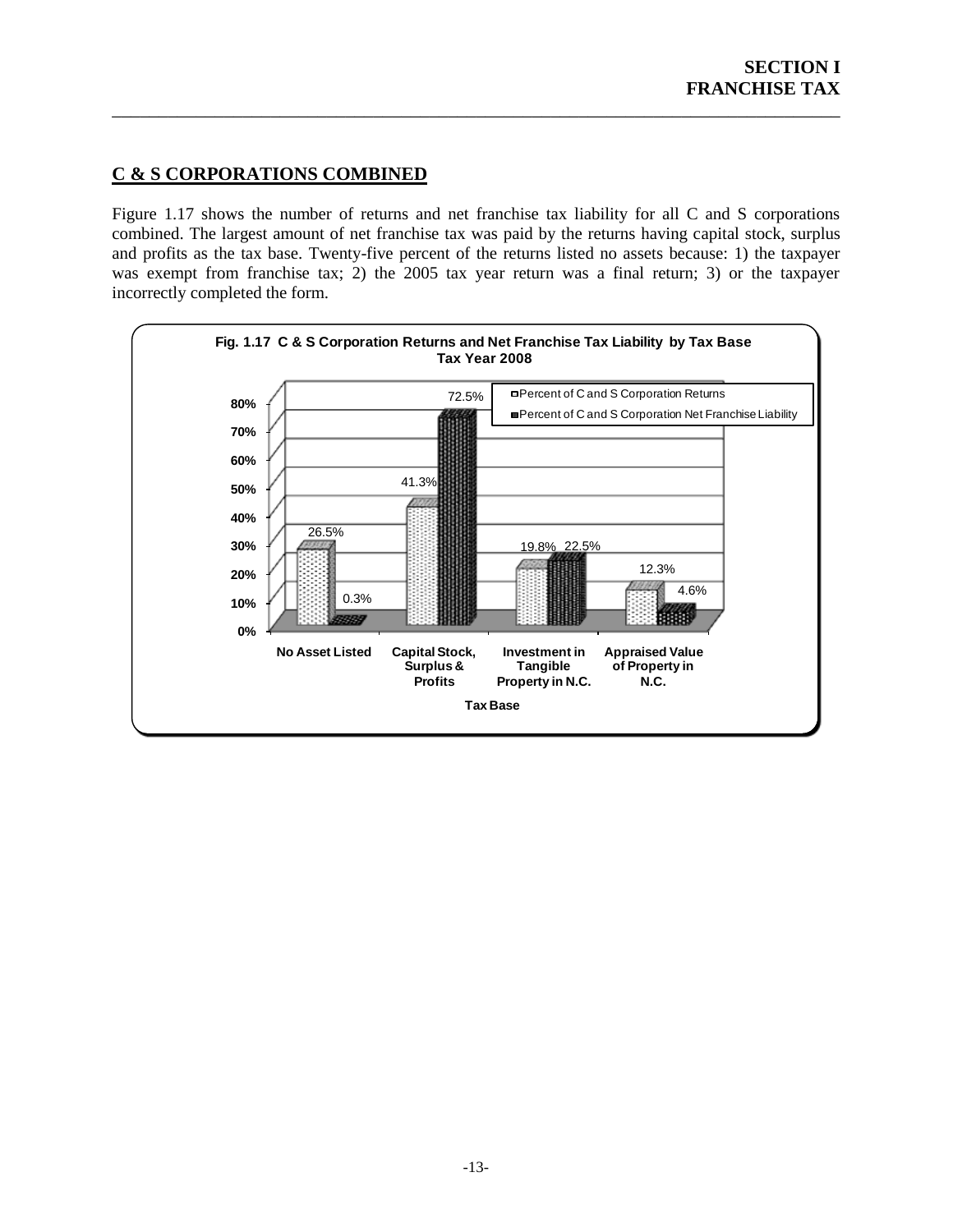Figure 1.18 shows the number of C and S corporation returns and net franchise tax liability. The top 2.6% of returns, by taxable amount, paid 85.4% of the tax. Taxpayers with franchise taxable amount over \$40 million made up less than 1% of the returns, but paid 66% of net franchise tax.

<span id="page-19-0"></span>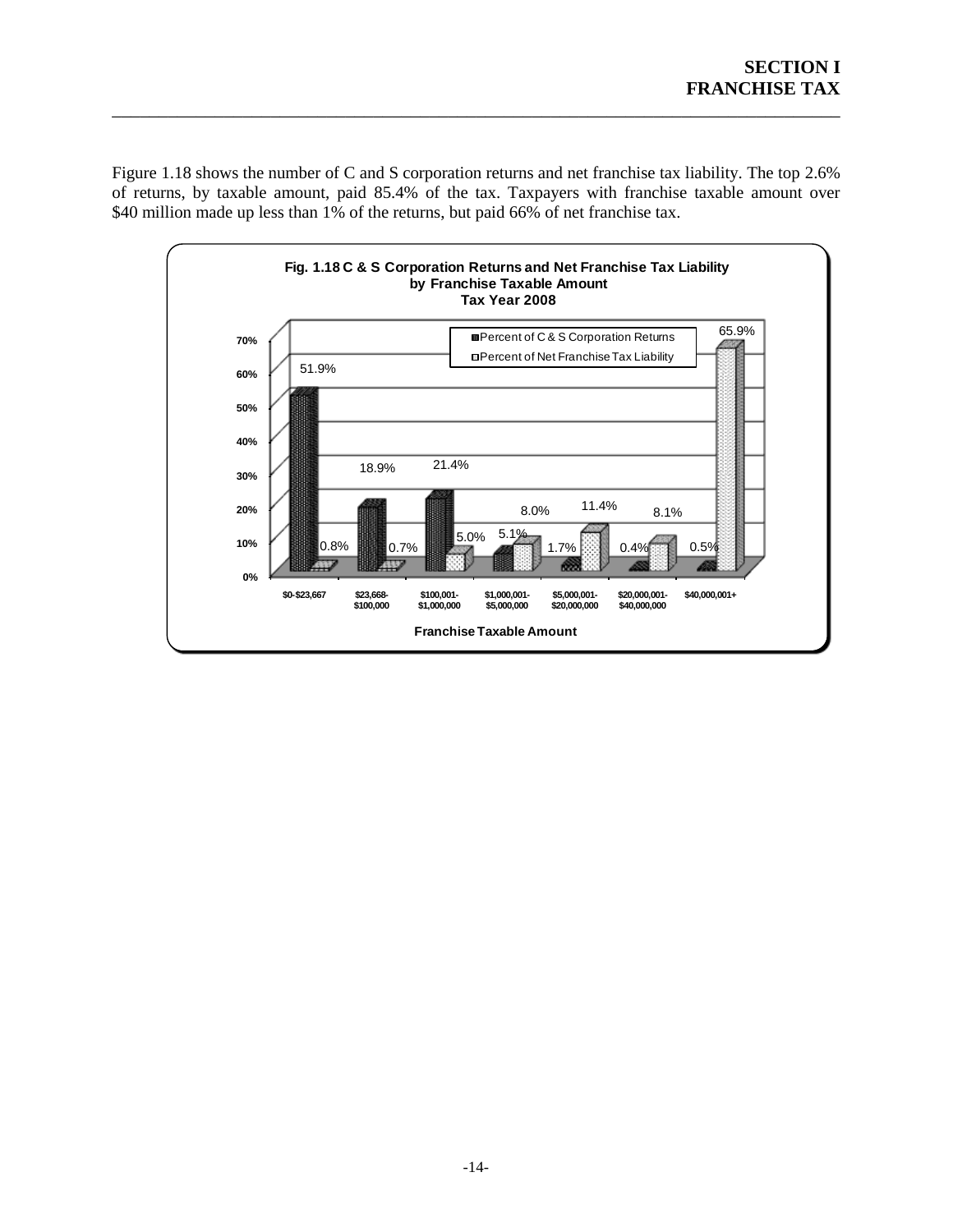Figure 1.19 shows the number of C and S corporation returns taking franchise tax credits and the amount of credits taken. Corporations with over \$40 million as their franchise taxable amount took the greatest amount of credits.

<span id="page-20-0"></span>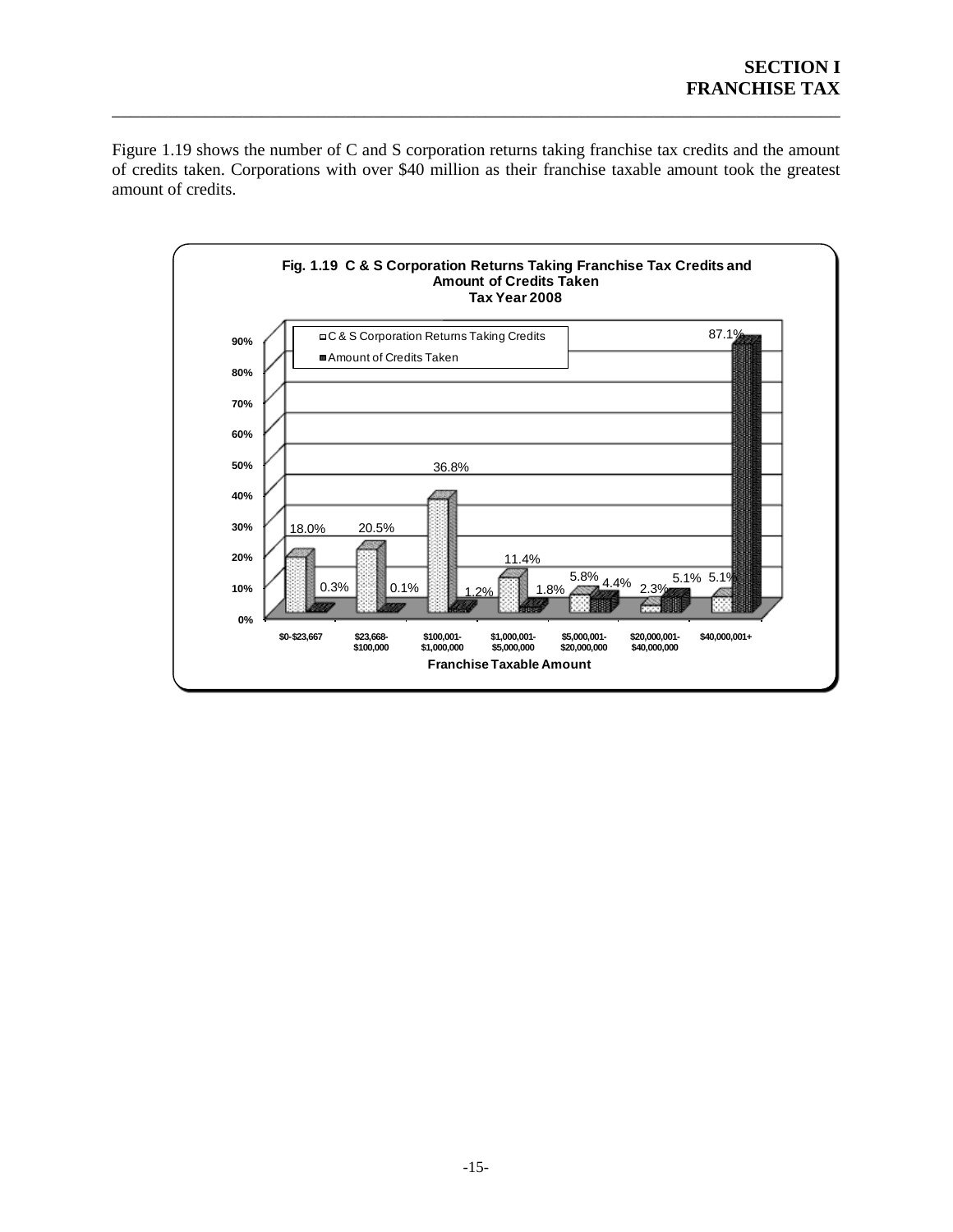## <span id="page-21-0"></span>**C-CORPORATIONS**

Table 2.1 and Figure 2.2 show the distribution of returns and net income tax liability by NC net taxable income (Line 25 of Form CD-405). Although more than 78,000 C-corporations filed a tax return for tax year 2008, less than one-third of these companies actually had a net tax liability (i.e., a tax liability after credits were applied).

\_\_\_\_\_\_\_\_\_\_\_\_\_\_\_\_\_\_\_\_\_\_\_\_\_\_\_\_\_\_\_\_\_\_\_\_\_\_\_\_\_\_\_\_\_\_\_\_\_\_\_\_\_\_\_\_\_\_\_\_\_\_\_\_\_\_\_\_\_\_\_\_\_\_\_\_\_\_

#### <span id="page-21-1"></span> **Table 2.1 C-Corporation Returns and Net Income Tax Liability by NC Net Taxable Income Tax Year 2008**

|                               | <b>Number</b> |                | <b>Cumulative</b> | <b>Net Income</b><br><b>Tax Liability</b> |         | <b>Cumulative</b> |
|-------------------------------|---------------|----------------|-------------------|-------------------------------------------|---------|-------------------|
| <b> NC Net Taxable Income</b> | of Returns    | <b>Percent</b> | Percent           | [\$]                                      | Percent | Percent           |
|                               |               |                |                   |                                           |         |                   |
| \$0 or less                   | 53,781        | 68.33%         | 68.33%            |                                           |         |                   |
| \$1-\$15,000                  | 12.456        | 15.83%         | 84.16%            | 3,442,853                                 | 0.37%   | 0.37%             |
| \$15,001-30,000               | 2,725         | 3.46%          | 87.62%            | 3,992,158                                 | 0.43%   | 0.80%             |
| \$30,001-\$50,000             | 1,956         | 2.49%          | 90.11%            | 5,200,957                                 | 0.56%   | 1.36%             |
| \$50,001-\$100,000            | 2,333         | 2.96%          | 93.07%            | 11,171,608                                | 1.20%   | 2.57%             |
| \$100,001-\$500,000           | 3,166         | 4.02%          | 97.10%            | 49,686,690                                | 5.36%   | 7.92%             |
| \$500,001-\$1,000,000         | 808           | 1.03%          | 98.12%            | 38,719,372                                | 4.17%   | 12.10%            |
| \$1,000,001-\$10,000,000      | 1,277         | 1.62%          | 99.75%            | 254,056,202                               | 27.39%  | 39.49%            |
| $ $10,000,001+$               | 200           | 0.25%          | 100.00%           | 561,232,154                               | 60.51%  | 100.00%           |
| <b>Total</b>                  | 78.702        | 100.00%        | --                | 927.501.994                               | 100.00% |                   |

Note: Figures are based on both audited and unaudited returns. Detail may not add to totals due to rounding.

<span id="page-21-2"></span>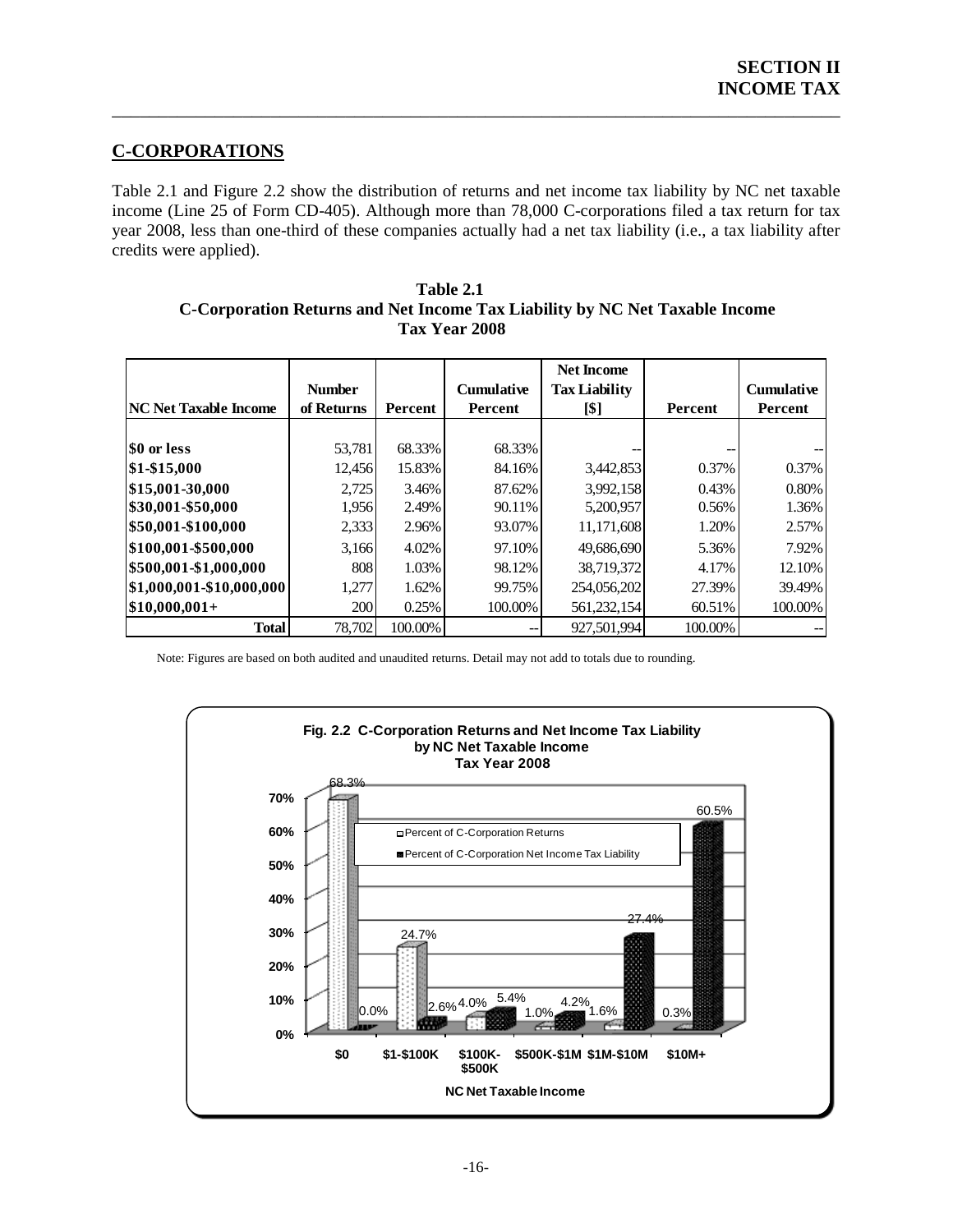Among those C-corporations that did have a tax liability, 78% had NC Taxable Income of \$100,000 or less. This group of corporations paid only 2.6% of total net income tax. At the other end of the spectrum, C-corporations with a North Carolina Taxable Income of over \$1 million represented 88% of the Ccorporation income tax liability, but made up only 2% of the corporations filing returns. Sixty percent of the total corporation income tax liability was attributable to the 200 corporations with North Carolina Taxable Income of over \$10 million.

\_\_\_\_\_\_\_\_\_\_\_\_\_\_\_\_\_\_\_\_\_\_\_\_\_\_\_\_\_\_\_\_\_\_\_\_\_\_\_\_\_\_\_\_\_\_\_\_\_\_\_\_\_\_\_\_\_\_\_\_\_\_\_\_\_\_\_\_\_\_\_\_\_\_\_\_\_\_

Figure 2.3 provides the distribution of returns and tax liability by federal taxable income *before Net Operating Loss*. Therefore, this distribution gives a break-down of income based on a company's national income.

As shown in Figure 2.3, corporations with federal taxable income (before NOL) over \$25 million paid over 70% of NC net income tax.

<span id="page-22-0"></span>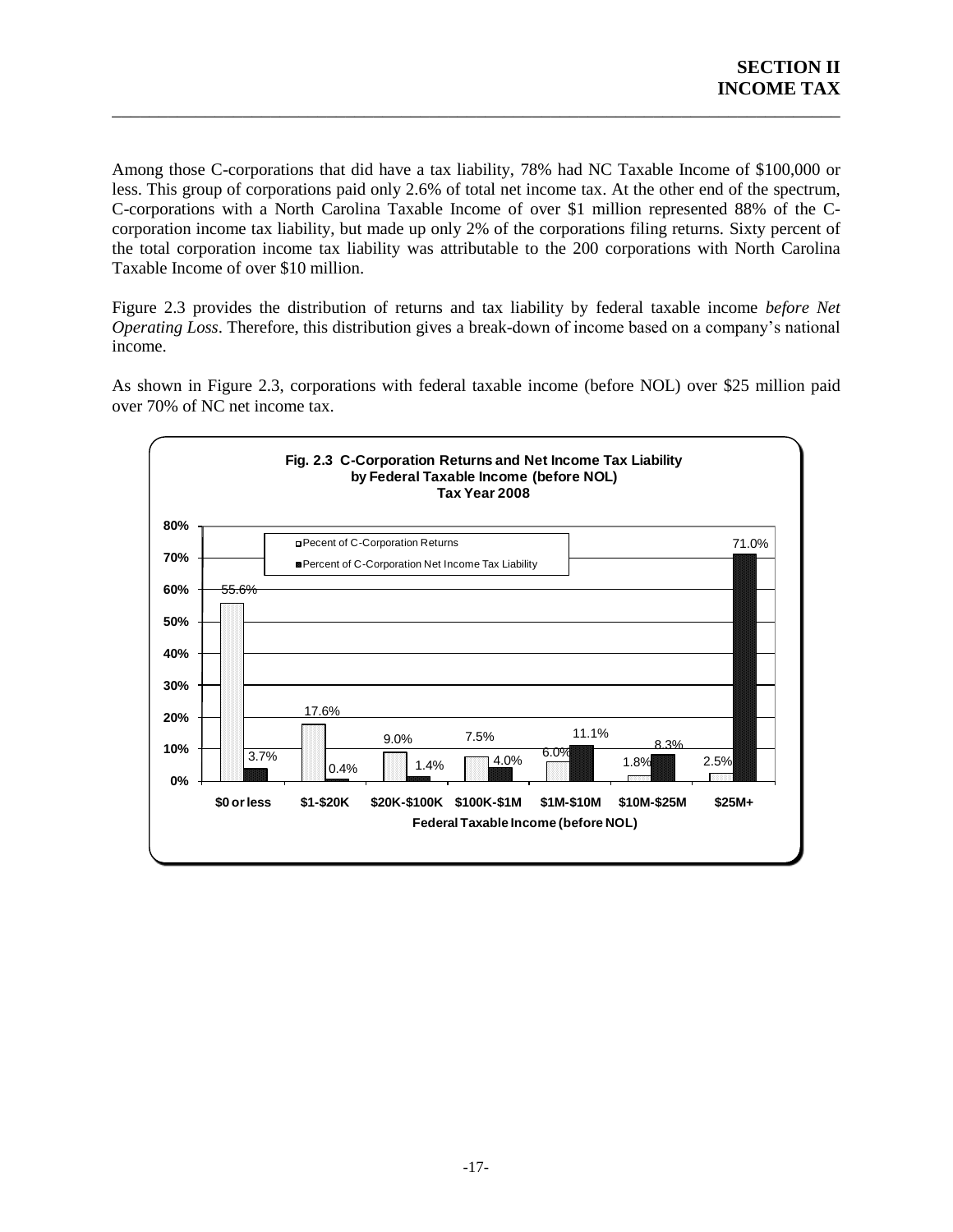Table 2.4 shows the distribution of returns by apportionment percentage and federal taxable income. A corporation's apportionment percentage is used to determine how much of the corporation's income may be taxed by North Carolina. For most types of companies, the percentage is based on how much of the corporation's property, payroll, and sales are in North Carolina, with sales being given a double weight.

\_\_\_\_\_\_\_\_\_\_\_\_\_\_\_\_\_\_\_\_\_\_\_\_\_\_\_\_\_\_\_\_\_\_\_\_\_\_\_\_\_\_\_\_\_\_\_\_\_\_\_\_\_\_\_\_\_\_\_\_\_\_\_\_\_\_\_\_\_\_\_\_\_\_\_\_\_\_

#### **Table 2.4 C-Corporation Returns by Federal Taxable Income (Before NOL) and Apportionment Percentage Tax Year 2008**

<span id="page-23-0"></span>

|                                               |         | гах теаг 2008 |                                    |               |        |              |
|-----------------------------------------------|---------|---------------|------------------------------------|---------------|--------|--------------|
|                                               |         |               | <b>NC Apportionment Percentage</b> |               |        |              |
| <b>Federal Taxable Income</b><br>(before NOL) | $< 5\%$ | $5\% - 24\%$  | $25\% - 49\%$                      | $50\% - 99\%$ | 100%   | <b>Total</b> |
| \$0 or less                                   | 12,142  | 1.969         | 704                                | 1,093         | 27,875 | 43,783       |
| $$1 - $20,000$                                | 896     | 198           | 107                                | 219           | 12.413 | 13,833       |
| \$20,001-\$100,000                            | 1,191   | 326           | 151                                | 368           | 5,049  | 7,085        |
| $$100,001 - $1,000,000$                       | 2,837   | 626           | 228                                | 470           | 1.780  | 5,941        |
| $\mid$ \$1,000,001 - \$10,000,000             | 3,484   | 584           | 196                                | 186           | 243    | 4,693        |
| \$10,000,001-\$25,000,000                     | 1,158   | 132           | 47                                 | 26            | 21     | 1,384        |
| $$25,000,001+$                                | 1,739   | 1941          | 36                                 |               |        | 1,983        |
| <b>Total</b>                                  | 23,447  | 4,029         | 1,469                              | 2,371         | 47,386 | 78,702       |

<span id="page-23-1"></span>Note: Figures are based on both audited and unaudited returns.

#### **Table 2.5 C-Corporation Net Income Tax Liability by Federal Taxable Income (Before NOL) and Apportionment Percentage Tax Year 2008**

| Tax Year 2008              |             |                                    |             |                             |             |              |  |  |  |  |
|----------------------------|-------------|------------------------------------|-------------|-----------------------------|-------------|--------------|--|--|--|--|
|                            |             | <b>NC Apportionment Percentage</b> |             |                             |             |              |  |  |  |  |
| Federal Taxable Income     | $< 5\%$     | $5\% - 24\%$                       |             | $ 25\% - 49\% 50\% - 99\% $ | 100%        | <b>Total</b> |  |  |  |  |
| (before NOL)               | [\$]        | [\$]                               | [\$]        | [\$]                        | [\$]        | [\$]         |  |  |  |  |
|                            |             |                                    |             |                             |             |              |  |  |  |  |
| <b>SO or less</b>          | 14,290,155  | 4,340,121                          | 942,558     | 12,352,662                  | 2,445,136   | 34,370,632   |  |  |  |  |
| $\$1 - \$20,000$           | 11,155      | 17,042                             | 21,586      | 87,777                      | 3,357,747   | 3,495,307    |  |  |  |  |
| \$20,001-\$100,000         | 94.892      | 149,480                            | 294,453     | 876,591                     | 11,567,040  | 12,982,456   |  |  |  |  |
| $$100,001 - $1,000,000$    | 1,119,756   | 1,759,812                          | 2,021,253   | 8,211,439                   | 24,320,392  | 37,432,652   |  |  |  |  |
| $$1,000,001 - $10,000,000$ | 11,185,461  | 15,351,495                         | 13,019,684  | 25,841,824                  | 37,976,818  | 103,375,282  |  |  |  |  |
| \$10,000,001-\$25,000,000  | 15,150,847  | 12,061,131                         | 15,016,678  | 15,759,437                  | 18,990,878  | 76,978,971   |  |  |  |  |
| $$25,000,001+$             | 256,321,132 | 222,414,911                        | 147,957,490 | 18,889,329                  | 13,283,832  | 658,866,694  |  |  |  |  |
| <b>Total</b>               | 298,173,398 | 256,093,992                        | 179,273,702 | 82,019,059                  | 111,941,843 | 927,501,994  |  |  |  |  |

Note: Figures are based on both audited and unaudited returns.

Table 2.5 and Figure 2.6 show the net income tax liability by apportionment percentage and federal taxable income. C-corporations that operate exclusively within North Carolina, and so apportion all of their income to the state, made up 60% of the returns filed for tax year 2008. These corporations accounted for only 12% of the corporation income tax liability, however, largely because the majority of them had Federal Taxable Income of zero or less.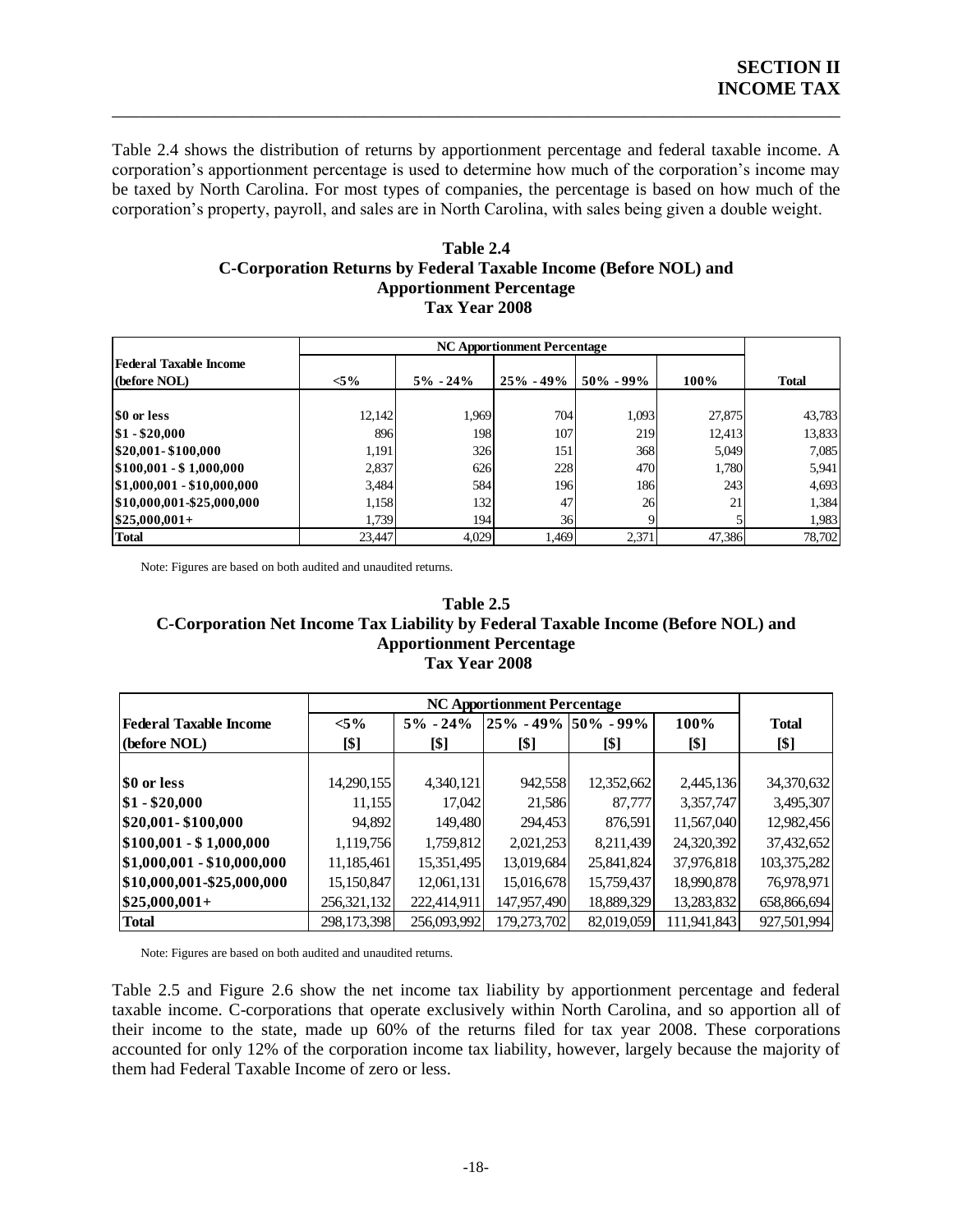The State receives a significant portion of its corporation income taxes from a small number of large multi-state firms. Fifty-one percent of corporation income tax was attributable to 1,933 corporations with Federal Taxable Income of over \$25 million that apportioned less than 25% of their income to North Carolina. The economic success, sales patterns, and tax planning decisions of this relatively small number of large, multi-state companies can significantly affect North Carolina's corporation income tax revenues.

<span id="page-24-0"></span>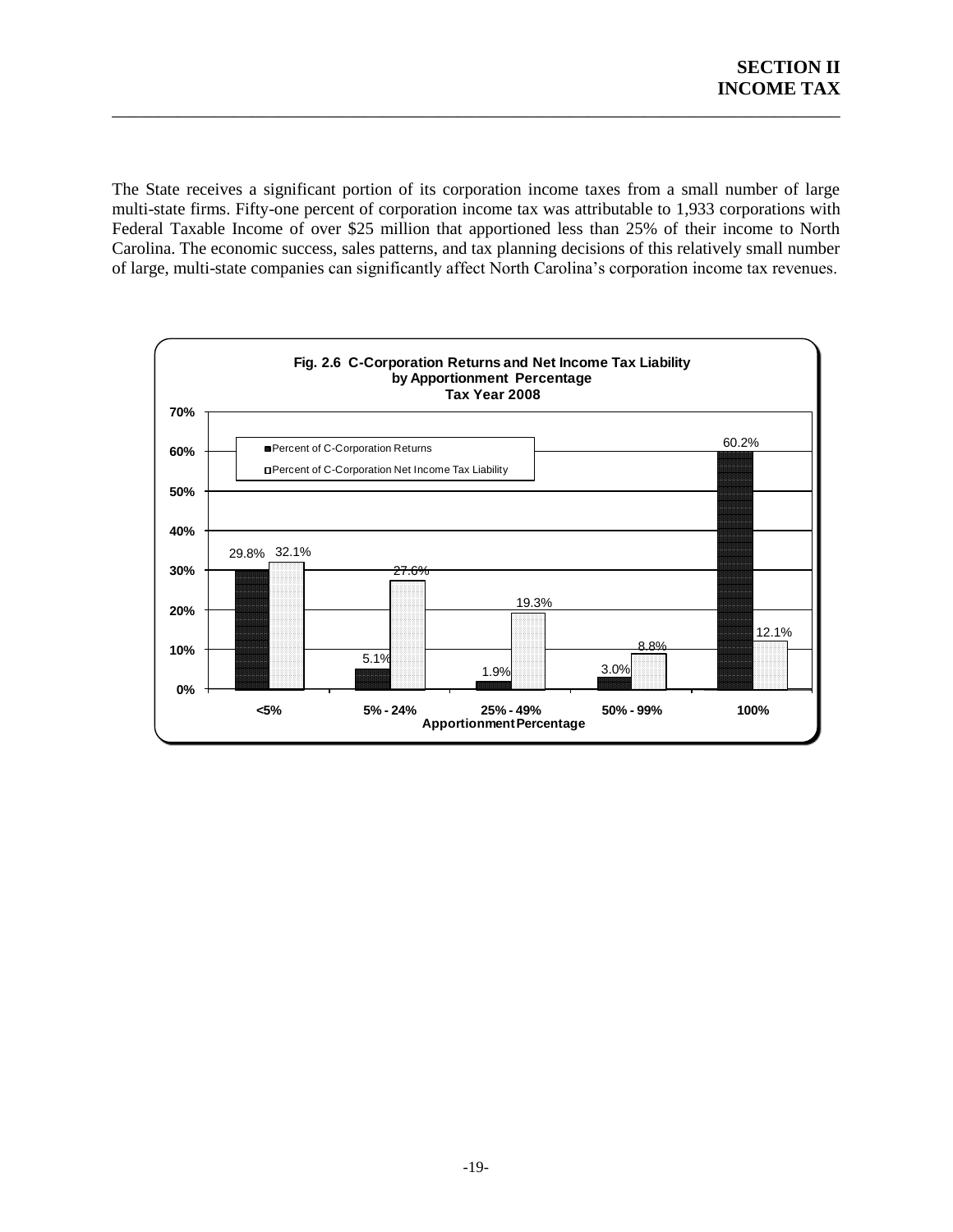Table 2.7 on the next page shows the income tax calculation detail, based on groupings by federal taxable income. Out of 78,702 returns, 31% were taxable returns and 69% were nontaxable returns. Taxable returns with a federal taxable income over \$50 million made up only 1.2% of the returns but accounted for 90% of the federal taxable income before NOL and 65% of the tax liability.

\_\_\_\_\_\_\_\_\_\_\_\_\_\_\_\_\_\_\_\_\_\_\_\_\_\_\_\_\_\_\_\_\_\_\_\_\_\_\_\_\_\_\_\_\_\_\_\_\_\_\_\_\_\_\_\_\_\_\_\_\_\_\_\_\_\_\_\_\_\_\_\_\_\_\_\_\_\_

Of the 43,783 returns with federal taxable income of zero or less, 1,271 had a North Carolina tax liability as a result of adjustment to income or the allocation of nonapportionable income to North Carolina. Of the remaining 34,919 returns that did show a federal taxable income, 11,466 did not have a net North Carolina liability. One can trace through the calculations in Table 2.7 to see how these companies reduced their tax liability. From federal taxable income of \$92.5 billion, there was a reduction of \$8.9 billion due to adjustments, a reduction of \$76.2 billion due to apportioning income to North Carolina, and a reduction of \$5.9 billion due to Net Economic Loss carryforwards.

Some corporations have no federal taxable income but pay North Carolina taxes because provisions of the State tax code require that they add back certain amounts. One of those addbacks in 2008 was for the bonus depreciation allowance created by the Economic Stimulus Act of 2008 at the federal level. As such, these addbacks are only a temporary addition to tax, as they will be offset by future deductions.

Finally, North Carolina tax credits for businesses reduced overall C-Corporation tax liabilities by \$97,159,211.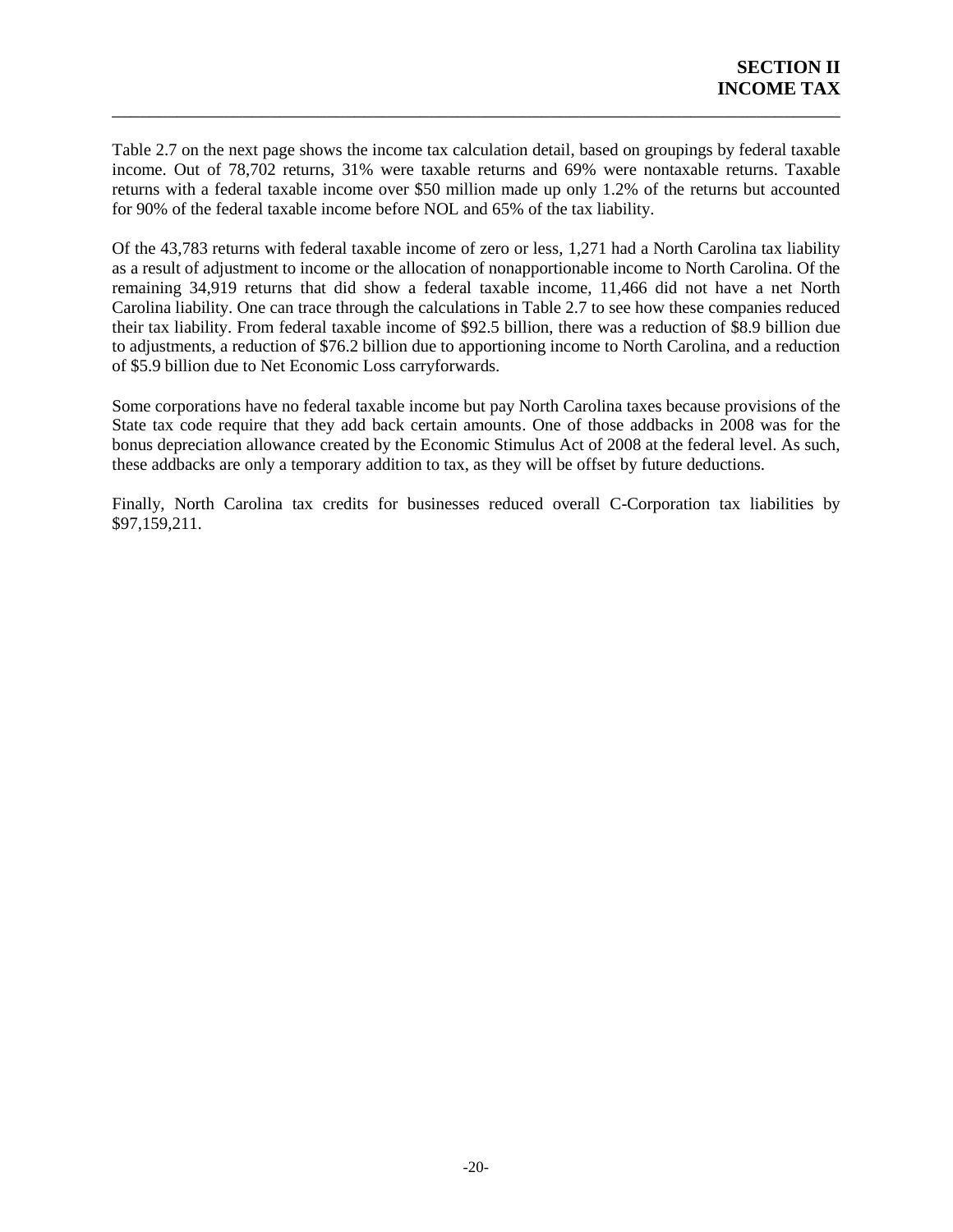#### **Table 2.7 C-Corporation Income Tax Calculation Detail by Federal Taxable Income (Before NOL) Tax Year 2008**

\_\_\_\_\_\_\_\_\_\_\_\_\_\_\_\_\_\_\_\_\_\_\_\_\_\_\_\_\_\_\_\_\_\_\_\_\_\_\_\_\_\_\_\_\_\_\_\_\_\_\_\_\_\_\_\_\_\_\_\_\_\_\_\_\_\_\_\_\_\_\_\_\_\_\_\_\_\_\_\_\_\_\_\_\_\_\_\_\_\_\_\_\_\_\_\_\_\_\_\_\_\_\_\_\_\_\_\_

|                           |                    |                           | $(+)$                         | $\left($ -)              | $(-)$              | $\left( \text{-} \right)$ | $(=)$                     |                   |        |
|---------------------------|--------------------|---------------------------|-------------------------------|--------------------------|--------------------|---------------------------|---------------------------|-------------------|--------|
|                           |                    | <b>Federal Taxable</b>    | <b>Adjustments to Federal</b> | Contributions to         | Nonapportionable   | <b>Reduction Due To</b>   | <b>Income Apportioned</b> |                   |        |
|                           | Number of          | <b>Income, Before NOL</b> | <b>Income</b>                 | <b>Donees Outside NC</b> | <b>Income</b>      | <b>Apportionment</b>      | to NC                     |                   |        |
| <b>FTI</b> of Corporation | Returns            | $\lceil \$ \rceil$        | [\$]                          | [\$]                     | $\lceil \$ \rceil$ | [\$]                      | [\$]                      |                   |        |
| <b>Taxable Returns</b>    |                    |                           |                               |                          |                    |                           |                           |                   |        |
| \$0 or less               | 1,271              | (8,566,583,211)           | 13,491,332,975                | 83,233,531               | 39,981,041         | 4,421,122,660             | 380,412,528               |                   |        |
| \$1-\$20,000              | 8,866              | 50,700,094                | 15,201,266                    | 198,944                  | 276,798            | 9,185,447                 | 56,240,171                |                   |        |
| \$20,001-\$100,000        | 4,954              | 242,365,645               | 62,122,668                    | 1,551,152                | 4,468,756          | 87,593,174                | 210,875,231               |                   |        |
| \$100,001-\$1,000,000     | 3,923              | 1,459,796,686             | 423,046,737                   | 9,395,330                | 14,892,906         | 1,269,401,342             | 589,153,846               |                   |        |
| \$1,000,001-\$10,000,000  | 3,231              | 12,274,274,679            | 3,179,751,089                 | 87,268,280               | 102,378,093        | 13,650,165,586            | 1,614,213,789             |                   |        |
| \$10,000,001-\$50,000,000 | 1,550              | 35,929,466,201            | 5,946,908,248                 | 208, 301, 755            | 125, 377, 235      | 39, 181, 839, 534         | 2,360,855,875             |                   |        |
| $$50,000,001+$            | 929                | 353,784,046,400           | 11,629,995,299                | 2,290,594,890            | 1,997,309,103      | 351,048,021,266           | 10,078,115,483            |                   |        |
| <b>Total, Taxable</b>     | 24,724             | 395,174,066,494           | 34,748,358,282                | 2,680,543,882            | 2,284,683,932      | 409,667,329,009           | 15,289,866,923            |                   |        |
| <b>Nontaxable Returns</b> |                    |                           |                               |                          |                    |                           |                           |                   |        |
| \$0 or less               | 42,512             | (456, 172, 243, 691)      | 11,601,852,094                | 52,578,001               | 2,327,343,105      | (429, 275, 698, 886)      | (17,674,613,163)          |                   |        |
| More than \$0             | 11,466             | 92,453,531,833            | (8,881,859,824)               | 247,909,291              | 5,566,863,165      | 76, 181, 332, 143         | 1,575,559,716             |                   |        |
| <b>Total, Nontaxable</b>  | 53,978             | (363, 718, 711, 858)      | 2,719,992,270                 | 300,487,292              | 7,894,206,270      | (353,094,366,743)         | (16,099,053,447)          |                   |        |
|                           |                    | $^{(+)}$                  | $(-)$                         | $\left( -\right)$        | $(-)$              | $(=)$                     | $(x 6.9\%)$               | $\left( -\right)$ |        |
|                           | Income Apportioned | Nonannortonable           | Percentage Depletion          |                          | Contributions to   |                           | <b>Commited Income</b>    |                   | Net To |

<span id="page-26-0"></span>

|                           |                           | $(+)$                  | $(-)$                       | $(-)$                    | $(-)$                   | $(=)$                     | $(x 6.9\%)$            | $(-)$              | $(=)$          |
|---------------------------|---------------------------|------------------------|-----------------------------|--------------------------|-------------------------|---------------------------|------------------------|--------------------|----------------|
|                           | <b>Income Apportioned</b> | Nonapportonable        | <b>Percentage Depletion</b> |                          | <b>Contributions to</b> |                           | <b>Computed Income</b> |                    | <b>Net Tax</b> |
|                           | to NC                     | Income Allocated to NC | <b>Over Cost Depletion</b>  | <b>Net Economic Loss</b> | <b>NC</b> Donees        | <b>Net Taxable Income</b> | Tax                    | <b>Tax Credits</b> | Liability      |
| <b>FTI</b> of Corporation | [\$]                      | [\$]                   | [\$]                        | $\lceil \$ \rceil$       | [\$]                    | T\$1                      | [\$]                   | [\$]               | [\$]           |
| <b>Taxable Returns</b>    |                           |                        |                             |                          |                         |                           |                        |                    |                |
| \$0 or less               | 380,412,528               | 4,916,050              |                             | 26,490,488               | 507,594                 | 358,330,496               | 24,724,804             | 1,602,930          | 23, 121, 874   |
| \$1-\$20,000              | 56,240,171                | 208,742                | 23,555                      | 4,441,322                | 418,938                 | 51,565,098                | 3,558,067              | 62,760             | 3,495,307      |
| \$20,001-\$100,000        | 210,875,231               | 2,267,545              | 22,506                      | 18,342,164               | 1,904,175               | 192,873,931               | 13,308,321             | 325,865            | 12,982,456     |
| \$100,001-\$1,000,000     | 589,153,846               | 5,655,176              | 225,621                     | 39,381,061               | 3,633,059               | 551,569,281               | 38,058,313             | 625,661            | 37,432,652     |
| \$1,000,001-\$10,000,000  | 1,614,213,789             | 33,809,152             |                             | 82,368,305               | 7,940,305               | 1,557,714,322             | 107,482,343            | 4,107,061          | 103,375,282    |
| \$10,000,001-\$50,000,000 | 2,360,855,875             | 13,524,150             | 3,487,546                   | 103,477,982              | 9,750,089               | 2,257,664,408             | 155,778,842            | 8,832,589          | 146,946,253    |
| $$50,000,001+$            | 10,078,115,483            | 276,921,093            | 185,904,533                 | 401,447,994              | 23,404,229              | 9,744,279,819             | 672,355,291            | 72,207,119         | 600,148,170    |
| <b>Total, Taxable</b>     | 15,289,866,923            | 337,301,908            | 189,663,770                 | 675,949,316              | 47,558,389              | 14,713,997,355            | 1,015,265,981          | 87,763,985         | 927,501,994    |
| <b>Nontaxable Returns</b> |                           |                        |                             |                          |                         |                           |                        |                    |                |
| \$0 or less               | (17,674,613,163)          | 43,085,200             | 405,396                     | 9,212,932,367            | 36,673,097              | (26,967,680,216)          | 1,785                  | 1,785              |                |
| More than \$0             | 1,575,559,716             | 515,989                | 26,156,617                  | 5,937,867,063            | 15,191,030              | (4,403,138,935)           | 9,393,441              | 9,393,441          |                |
| Total, Nontaxable         | (16,099,053,447)          | 43,601,189             | 26,562,013                  | 15,150,799,430           | 51,864,127              | (31,370,819,151)          | 9,395,226              | 9,395,226          |                |

Note: Figures are based on both audited and unaudited returns. Detail may not add to totals due to rounding or taxpayer error.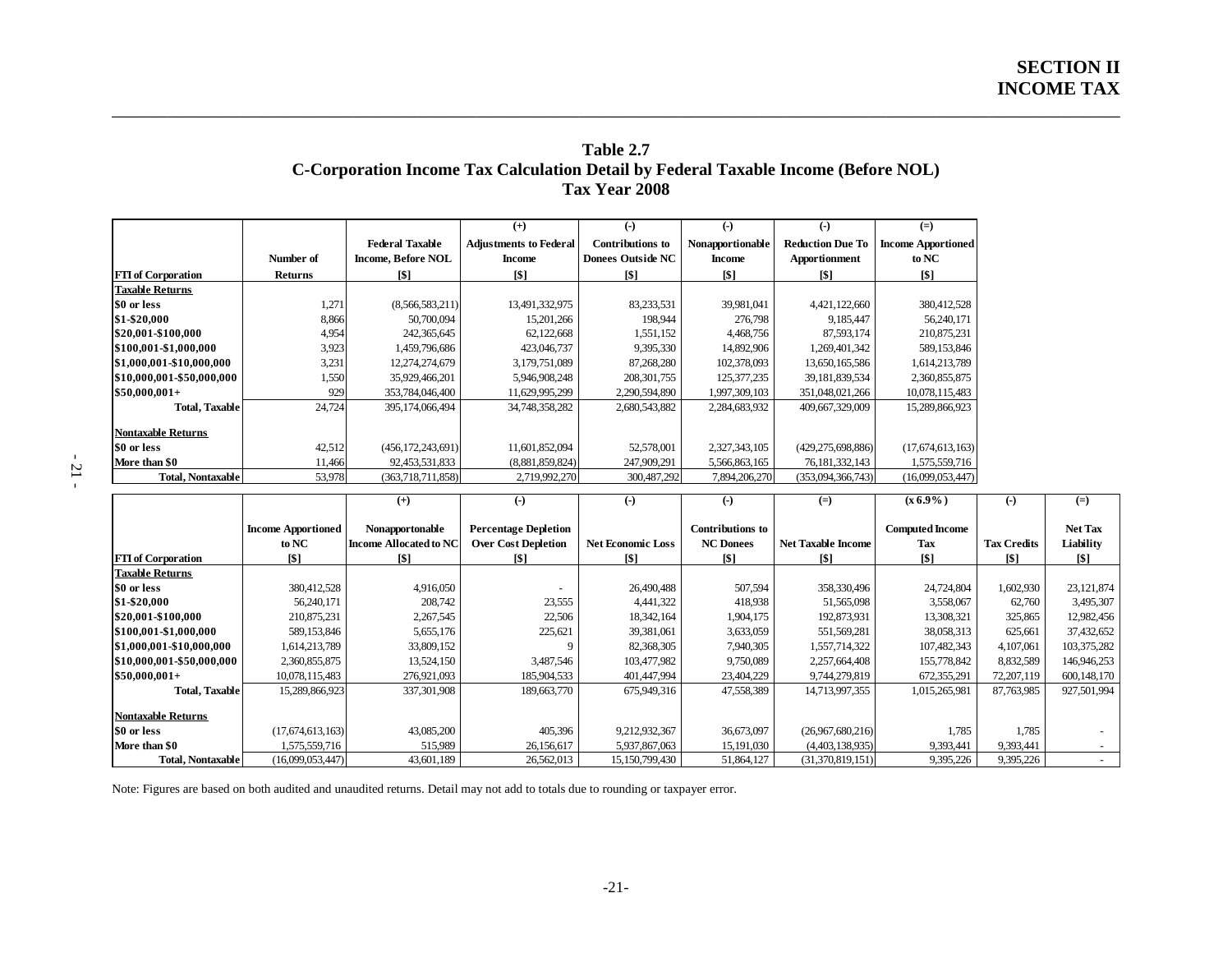Tables 2.8 and 2.9 show the distribution of taxable returns and income tax credits taken by tax credit as a percentage of tax and federal taxable income. Nearly 96% of the 24,921 returns with positive tax liability before credits did not take any income tax credit. Fifty-three percent of the 1,070 returns taking credits had over 40% of their tax relieved by the income tax credits. As shown in Table 2.9, these returns accounted for 53% of the total credits taken.

\_\_\_\_\_\_\_\_\_\_\_\_\_\_\_\_\_\_\_\_\_\_\_\_\_\_\_\_\_\_\_\_\_\_\_\_\_\_\_\_\_\_\_\_\_\_\_\_\_\_\_\_\_\_\_\_\_\_\_\_\_\_\_\_\_\_\_\_\_\_\_\_\_\_\_\_\_\_

<span id="page-27-0"></span>

|                          | Income Tax Credits as a Percentage of Tax |     |    |                                                   |            |         |              |  |  |  |
|--------------------------|-------------------------------------------|-----|----|---------------------------------------------------|------------|---------|--------------|--|--|--|
| <b>NC Taxable Income</b> | $0\%$                                     |     |    | $0\% -4.9\%$   5% -9.9%   10% -19.9%   20% -39.9% |            | $40% +$ | <b>Total</b> |  |  |  |
| \$1-\$15,000             | 12,209                                    |     | 4  | $\mathbf{3}$                                      | 19         | 219     | 12,456       |  |  |  |
| \$15,001-30,000          | 2,610                                     |     | 3  | 10                                                | 16         | 83      | 2,725        |  |  |  |
| \$30,001-\$50,000        | 1,852                                     | 3   | 6  | 12                                                | 34         | 49      | 1,956        |  |  |  |
| \$50,001-\$100,000       | 2,191                                     |     | 14 | 26                                                | 34         | 61      | 2,333        |  |  |  |
| \$100,001-\$500,000      | 2.997                                     | 31  | 24 | 31                                                | 23         | 60      | 3,166        |  |  |  |
| \$500,001-\$1,000,000    | 754                                       | 8   | 8  | 5                                                 | 8          | 25      | 808          |  |  |  |
| \$1,000,001-\$10,000,000 | 1,118                                     | 41  | 20 | 17                                                | 23         | 58      | 1,277        |  |  |  |
| $$10,000,001+$           | <b>120</b>                                | 18  | 17 | 16                                                | 13         | 16      | 200          |  |  |  |
| <b>Total</b>             | 23.851                                    | 113 | 96 | <b>120</b>                                        | <b>170</b> | 571     | 24,921       |  |  |  |

#### **Table 2.8 C-Corporation Returns by Income Tax Credits as a Percentage of Tax Tax Year 2008**

Note: Calculations are based on both audited and unaudited returns.

The table does not include the 53,781 returns that had zero taxable income.

#### <span id="page-27-1"></span>**Table 2.9 C-Corporation Tax Credits for Taxable Returns by Income Tax Credits as a Percentage of Tax Tax Year 2008**

| Tax Year 2008             |                                           |         |                               |                                      |            |                 |                       |  |  |  |
|---------------------------|-------------------------------------------|---------|-------------------------------|--------------------------------------|------------|-----------------|-----------------------|--|--|--|
|                           | Income Tax Credits as a Percentage of Tax |         |                               |                                      |            |                 |                       |  |  |  |
| <b> NC Taxable Income</b> | $0\%$<br>[\$]                             | [\$]    | 0% -4.9%   5% -9.9%  <br>[\$] | $10\% - 19.9\%$ 20\% -39.9\%<br>[\$] | [\$]       | $40% +$<br>[\$] | <b>Total</b><br>[\$]  |  |  |  |
| $\overline{\$0}$          |                                           |         |                               |                                      |            |                 | $\overline{0}$        |  |  |  |
| \$1-\$15,000              |                                           | 23      | 92                            | 120                                  | 3,865      | 41,210          | 45,310                |  |  |  |
| \$15,001-30,000           |                                           | 86      | 427                           | 2,330                                | 6,686      | 58,695          | 68,224                |  |  |  |
| \$30,001-\$50,000         |                                           | 114     | 1,303                         | 4,764                                | 29,434     | 61,223          | 96,838                |  |  |  |
| \$50,001-\$100,000        |                                           | 1,224   | 4,702                         | 17,833                               | 47,674     | 146,623         | 218,056               |  |  |  |
| \$100,001-\$500,000       | $\blacksquare$                            | 12,931  | 28,103                        | 55,933                               | 87,641     | 559,402         | 744,010               |  |  |  |
| \$500,001-\$1,000,000     |                                           | 7.904   | 30,032                        | 46,192                               | 111,550    | 607.590         | 803,268               |  |  |  |
| \$1,000,001-\$10,000,000  |                                           | 262,379 | 482,421                       | 753,644                              | 1,215,290  | 7,175,119       | 9,888,853             |  |  |  |
| $ $10,000,001+$           |                                           | 446,625 | 7,753,012                     | 18,202,342                           | 15,737,048 |                 | 43,155,625 85,294,652 |  |  |  |
| <b>Total</b>              |                                           | 731,286 | 8,300,092                     | 19,083,158                           | 17,239,188 |                 | 51,805,487 97,159,211 |  |  |  |

Note: Figures are based on both audited and unaudited returns.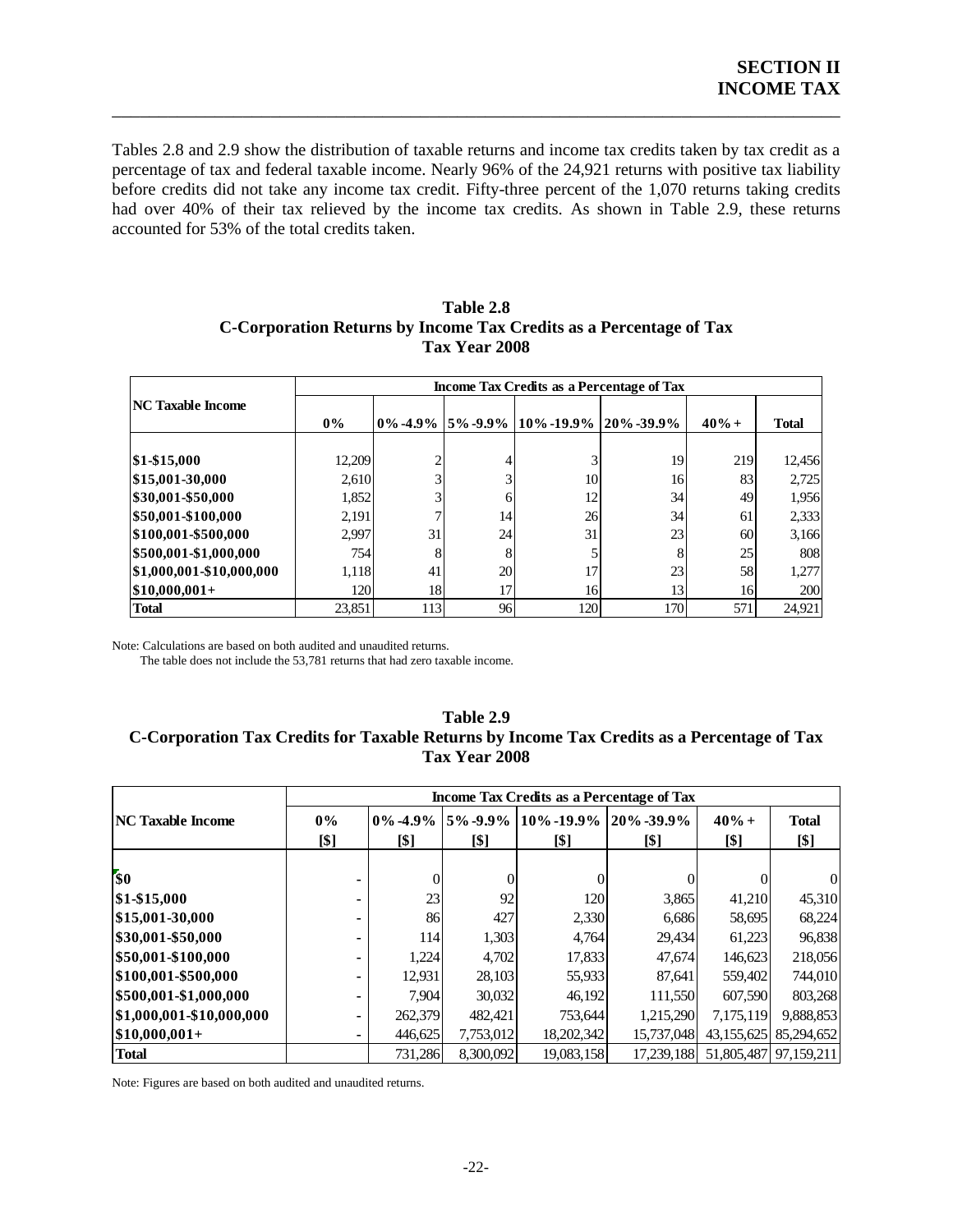

Figure 2.10 shows income tax credits by federal taxable income (before NOL) for North Carolina taxable returns. Corporations with federal taxable income over \$50 million took 82% of the tax credits.

\_\_\_\_\_\_\_\_\_\_\_\_\_\_\_\_\_\_\_\_\_\_\_\_\_\_\_\_\_\_\_\_\_\_\_\_\_\_\_\_\_\_\_\_\_\_\_\_\_\_\_\_\_\_\_\_\_\_\_\_\_\_\_\_\_\_\_\_\_\_\_\_\_\_\_\_\_\_

<span id="page-28-0"></span>Table 2.11 provides the distribution of income tax credits by credit type and NC net taxable income. This breakdown shows that most of the credits taken were those limited to 50% of the company's tax liability. Most of these are the business incentive tax credits in Articles 3A through 3K of Chapter 105 of the General Statutes.

<span id="page-28-1"></span>

| <b>Table 2.11</b>                                                         |
|---------------------------------------------------------------------------|
| C-Corporation Income Tax Credits by Credit Type and NC Net Taxable Income |
| Tax Year 2008                                                             |

|                                                              | <b>All Returns</b>       |               |                | NCTI up to \$1,000,000 | NCTL-\$1,000,000 |               |
|--------------------------------------------------------------|--------------------------|---------------|----------------|------------------------|------------------|---------------|
|                                                              | <b>Number</b>            | <b>Amount</b> | <b>Number</b>  | <b>Amount</b>          | <b>Number</b>    | <b>Amount</b> |
|                                                              | of                       | Claimed       | of             | <b>Claimed</b>         | of               | Claimed       |
| <b>Income Tax Credits</b>                                    | Credits*                 | $($)$         | <b>Credits</b> | $($)$                  | <b>Credits</b>   | $(\$)$        |
|                                                              |                          |               |                |                        |                  |               |
| <b>Rehabilitating an Income-Producing Historic Structure</b> | 23                       | 17,314,498    | 14             | 3,103,300              | 9                | 14,211,198    |
| <b>Certain Real Property Donation</b>                        | 3                        | 214,155       | 3              | 214,155                |                  |               |
| <b>Savings and Loan Supervisory Fees</b>                     | 9                        | 262,991       | 5              | 67,269                 | 4                | 195,722       |
| <b>Other Non-Limited Credits</b>                             | 40                       | 10,120,061    | 30             | 605,139                | 10               | 9,514,922     |
| <b>Credit Carryover from Previous Years</b>                  | 15                       | 32,087,068    | 12             | 1,504,075              | 3                | 30,582,993    |
| Tax Credit Subject to 50% of Tax Limit (Taken only)          | 1,027                    | 74,980,721    | 807            | 1,902,121              | 220              | 73,078,600    |
| Others **                                                    | 14                       | 3,211,354     | 12             | 1,324,996              | 2                | 1,886,358     |
| <b>Credits Claimed</b>                                       | 1,131                    | 138,190,848   | 883            | 8,721,055              | 248              | 129,469,793   |
|                                                              |                          |               |                |                        |                  |               |
| <b>Credits Not Taken ***</b>                                 | $\overline{\phantom{a}}$ | 41,031,637    | $- -$          | 6,745,349              | --               | 34,286,288    |
|                                                              |                          |               |                |                        |                  |               |
| Credits Taken                                                | 1,070                    | 97,159,211    | 831            | 1,975,706              | 239              | 95,183,505    |

\* The total number of credits claimed does not equal to the total number of returns claiming credits stated in Table 2.8.<br>\*\* This category include Rehabilitating a Non-Income Producing Historic Structure, Maior Computer Ma

This category include Rehabilitating a Non-Income Producing Historic Structure, Major Computer Manufacturing Facilities, and Reinvestment by Major Recycling Facilities.

\*\*\* Credits were not taken against tax because taxpayer's liability was less than the amount of credits claimed or because of taxpayer error.

Note: Calculations are based on both audited and unaudited returns. Detail may not add to totals due to rounding.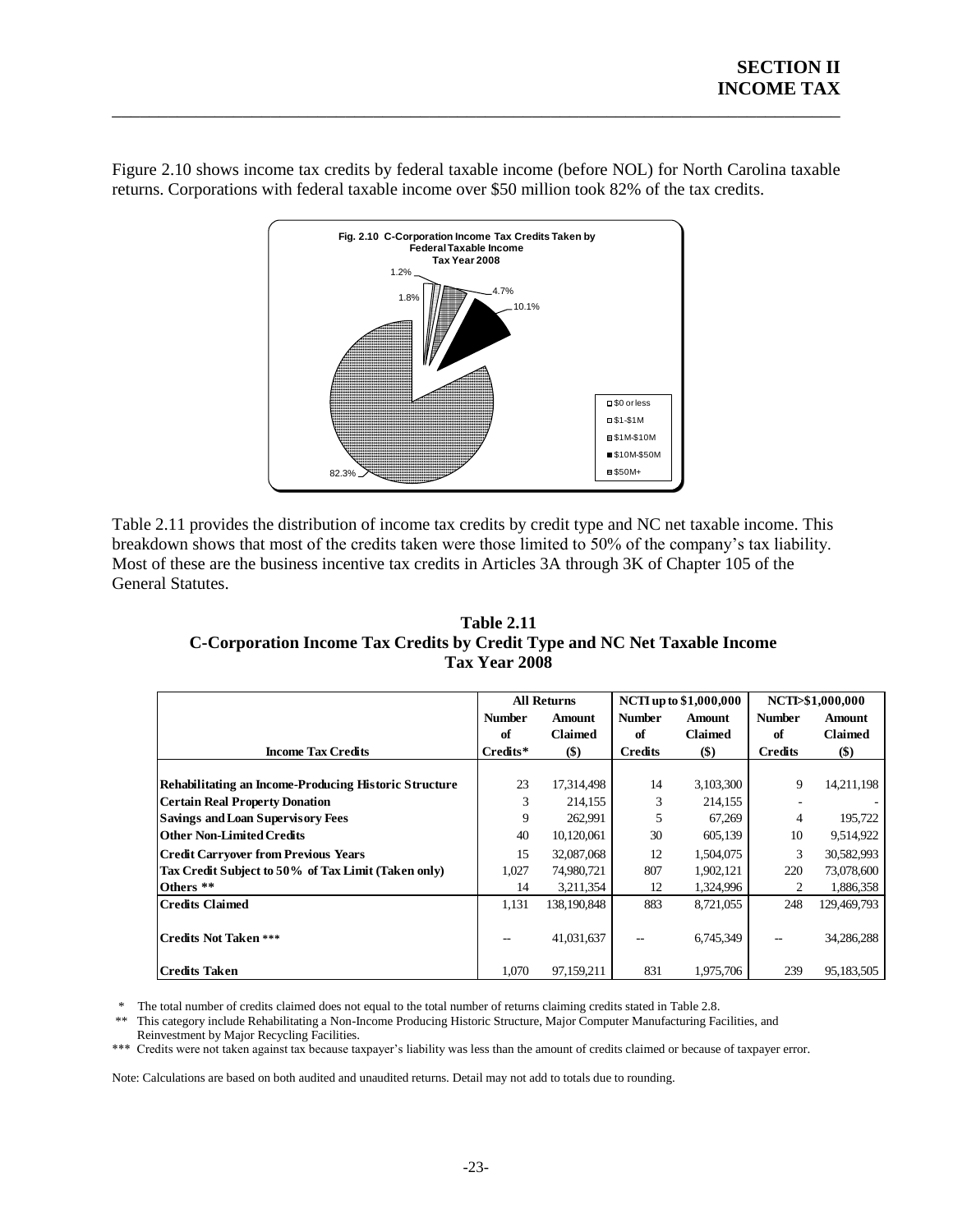## <span id="page-29-0"></span>**S-CORPORATIONS**

S-corporations pass their income tax liability along to shareholders, who pay tax on the income according to the individual income tax rate schedule. S-corporations that have shareholders who are not North Carolina residents may pass the tax liability to those shareholders only if the nonresidents sign an agreement to pay North Carolina taxes on their share of the corporation's income. For nonresident shareholders who fail to sign such an agreement, the S-corporations must file a composite return and pay the tax for the shareholders. The tax for nonresidents filing composite is calculated according to the individual income tax rate schedule, but the collections are considered corporate income tax receipts.

\_\_\_\_\_\_\_\_\_\_\_\_\_\_\_\_\_\_\_\_\_\_\_\_\_\_\_\_\_\_\_\_\_\_\_\_\_\_\_\_\_\_\_\_\_\_\_\_\_\_\_\_\_\_\_\_\_\_\_\_\_\_\_\_\_\_\_\_\_\_\_\_\_\_\_\_\_\_

Table 2.12 and Figure 2.13 show the number of returns and net income tax liability by North Carolina taxable income. Corporations with taxable income of \$1 million or more accounted for 62% of the tax liability.

<span id="page-29-1"></span>The total net tax liability of \$52.8 million shown in Table 2.12 belies the importance of the Scorporation tax since most taxable income is passed to shareholders.

|                          |                          | тах теаг дию |                     |                      |         |
|--------------------------|--------------------------|--------------|---------------------|----------------------|---------|
|                          |                          |              | Number With         | <b>Net</b>           |         |
|                          |                          |              | <b>Tax Due for</b>  | <b>Tax Liability</b> |         |
| <b>NC Taxable Income</b> | <b>Number of Returns</b> | Percent      | <b>Nonresidents</b> | [\$]                 | Percent |
| S0 or less*              | 61,892                   | 42.47%       | 75                  | 44,654               | 0.08%   |
| \$1-\$15,000             | 28,815                   | 19.77%       | 1,963               | 563,695              | 1.07%   |
| \$15,001-30,000          | 13,830                   | 9.49%        | 535                 | 667,662              | 1.26%   |
| \$30,001-\$50,000        | 11.039                   | 7.57%        | 386                 | 874.763              | 1.66%   |
| \$50,001-\$100,000       | 12,751                   | 8.75%        | 499                 | 2,116,109            | 4.01%   |
| \$100,001-\$500,000      | 13,955                   | 9.58%        | 688                 | 9,375,203            | 17.76%  |
| \$500,001-\$1,000,000    | 1,921                    | 1.32%        | 157                 | 6,195,187            | 11.73%  |
| \$1,000,001-\$10,000,000 | 1,458                    | 1.00%        | 136 <sup>I</sup>    | 19,526,168           | 36.98%  |
| $\$10,000,001+$          | 74                       | 0.05%        | Q                   | 13,435,393           | 25.45%  |
| <b>Total</b>             | 145.735                  | 100.00%      | 4,448               | 52,798,834           | 100.00% |

**Table 2.12 S-Corporation Returns and Net Income Tax Liability by NC Taxable Income Tax Year 2008**

\*The Net Tax Liability in this bracket is positive due to taxpayer error.

<span id="page-29-2"></span>Note: Calculations are based on both audited and unaudited returns. Detail may not add to totals due to rounding.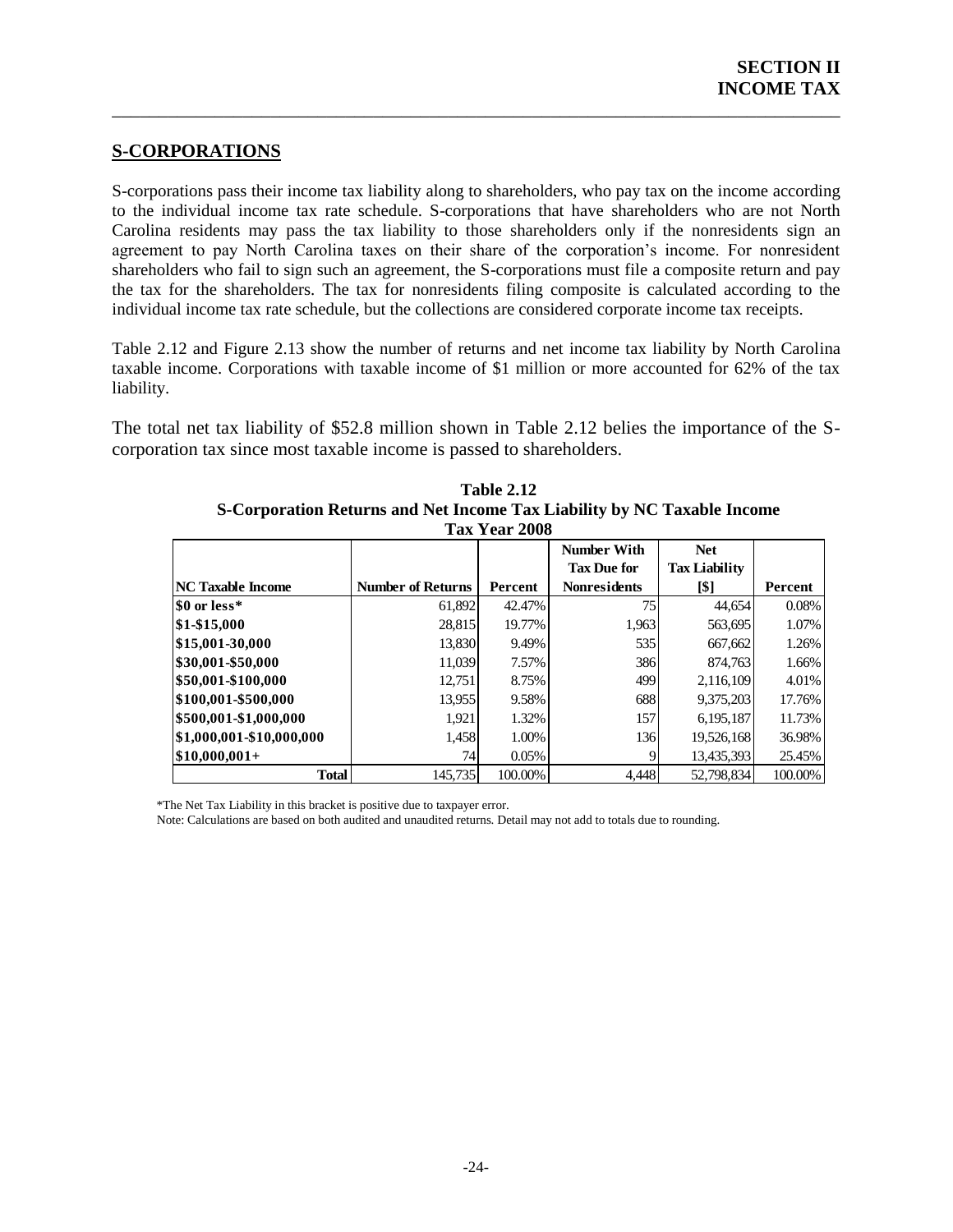

\_\_\_\_\_\_\_\_\_\_\_\_\_\_\_\_\_\_\_\_\_\_\_\_\_\_\_\_\_\_\_\_\_\_\_\_\_\_\_\_\_\_\_\_\_\_\_\_\_\_\_\_\_\_\_\_\_\_\_\_\_\_\_\_\_\_\_\_\_\_\_\_\_\_\_\_\_\_

<span id="page-30-0"></span>Figure 2.14 shows the distribution of returns by North Carolina taxable income and nonresident shareholder filing status. Only 3.1% of S-corporation returns had a tax liability attributable to nonresidents.

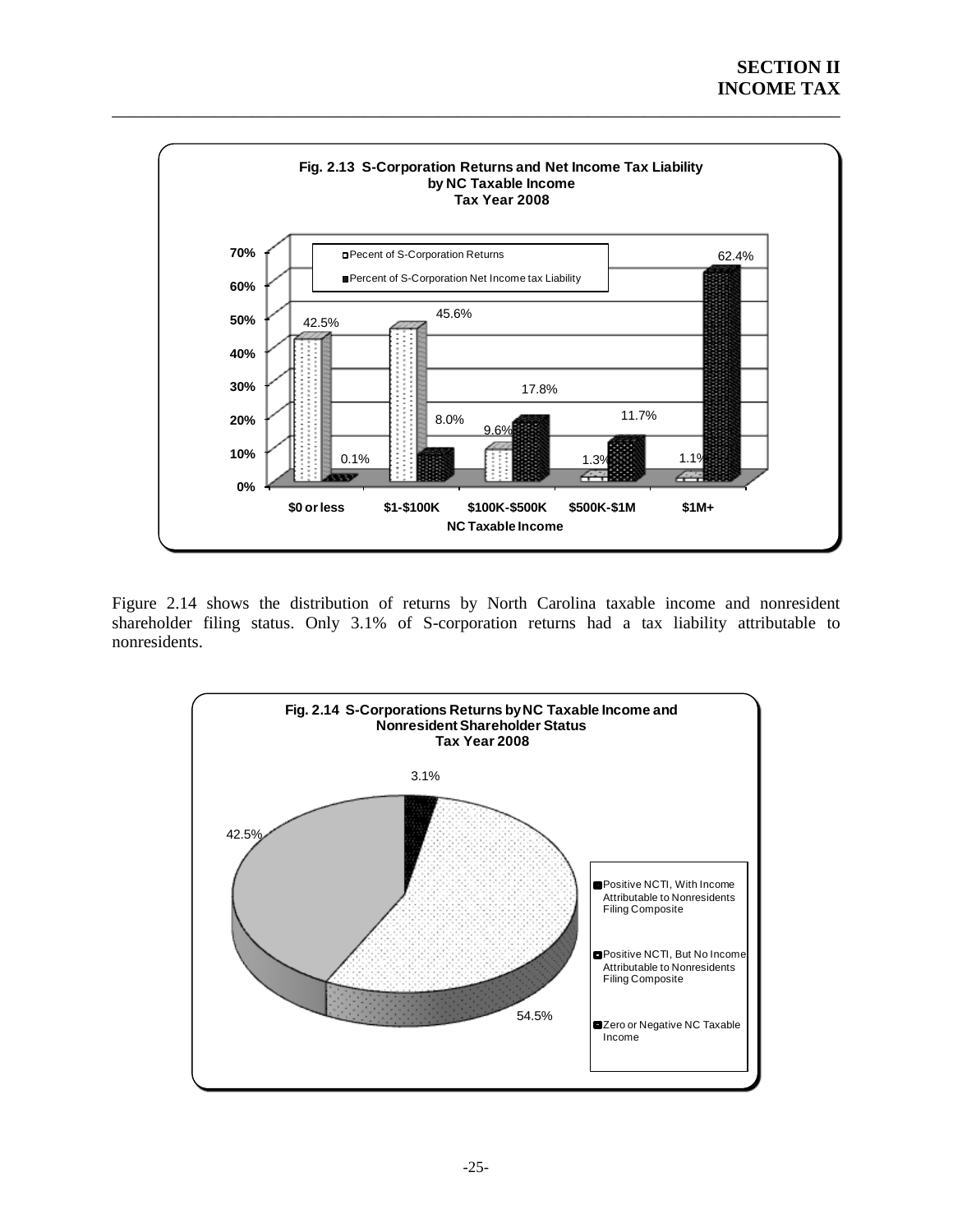|                                                                            |                    | 1 ax Year 2008        |                       |                          |                         |                    |                          |
|----------------------------------------------------------------------------|--------------------|-----------------------|-----------------------|--------------------------|-------------------------|--------------------|--------------------------|
|                                                                            |                    | $^{(+)}$              | $^{(+)}$              | $\left( -\right)$        | $\left( -\right)$       | $(=)$              | $^{(+)}$                 |
|                                                                            |                    |                       |                       |                          |                         |                    | Nonapportionable         |
|                                                                            |                    | Corporation           | Adjustments to        | Nonapportionable         | <b>Reduction Due To</b> | <b>Income</b>      | <b>Income Allocated</b>  |
|                                                                            |                    | <b>Income</b>         | <b>Federal Income</b> | <b>Income</b>            | <b>Apportionment</b>    | Apportioned to NC  | to NC                    |
| <b>NC</b> Taxable Income                                                   | Number of          |                       |                       |                          |                         |                    |                          |
|                                                                            | <b>Returns</b>     | [\$]                  | [\$]                  | <b>[\$]</b>              | [\$]                    | [\$]               | [\$]                     |
| <b>Taxable Returns</b>                                                     |                    |                       |                       |                          |                         |                    |                          |
| <b>Zero or Negative</b>                                                    | 61,867             | (3,570,319,441)       | 190,381,096           | 866,724,816              | (1,245,871,370)         | (3,000,791,813)    | (27, 494, 733)           |
| Positive, But No Income Attributable to Nonresidents Filing Composite      | 79,410             | 26,919,786,467        | 1,511,628,195         | 964,444,816              | 17,355,066,538          | 10,111,903,328     | 197,232,339              |
| Positive, With Income Attributable to Nonresidents Filing Composite        | 4,458              | 28, 244, 707, 517     | 1,469,860,430         | 364,794,538              | 28,443,343,591          | 906,429,741        | 13,145,529               |
| <b>Total</b>                                                               | 145,735            | 51, 594, 174, 543     | 3,171,869,721         | 2,195,964,170            | 44,552,538,759          | 8,017,541,256      | 182,883,135              |
|                                                                            |                    |                       |                       |                          |                         |                    |                          |
|                                                                            |                    |                       |                       |                          |                         |                    |                          |
|                                                                            | $(=)$              | $^{(+)}$              | $(=)$                 |                          | (Tax Rates%)            | $\left( -\right)$  | $(=)$                    |
|                                                                            |                    | <b>Adjustment for</b> | <b>Taxable Income</b> | <b>Separately Stated</b> |                         |                    |                          |
|                                                                            |                    | <b>Shareholders</b>   | Attributable to       | <b>Income</b>            |                         |                    |                          |
|                                                                            | <b>Net Taxable</b> | Paying Tax on         | <b>Nonresidents</b>   | <b>Attributable to</b>   | <b>Computed Income</b>  |                    |                          |
|                                                                            | <b>Income</b>      | <b>Shares Income</b>  | <b>Filing</b>         | <b>Nonresidents</b>      | Tax                     | <b>Tax Credits</b> | <b>Net Tax Liability</b> |
| <b>NC Taxable Income</b>                                                   | [\$]               | [\$]                  | [\$]                  |                          | $\lceil \$ \rceil$      | [\$]               | [\$]                     |
| <b>Taxable Returns</b>                                                     |                    |                       |                       |                          |                         |                    |                          |
| Zero or Negative*                                                          | (3,028,286,546)    | 2,926,454,542         | (101, 832, 004)       | 167,954                  | 36,862                  |                    | 36,862                   |
| Positive, But No Income Attributable to Nonresidents Filing Composite*     | 10,309,135,667     | (10,309,135,667)      |                       | 154,097                  | 9,246                   |                    | 9,246                    |
| <b>Positive, With Income Attributable to Nonresidents Filing Composite</b> | 922, 361, 285      | (194, 586, 868)       | 727,774,417           | 19,459,461               | 53,270,353              | 517,627            | 52,752,726               |
| <b>Total</b>                                                               | 8,203,210,406      | (7,577,267,993)       | 625,942,413           | 19,781,512               | 53,316,461              | 517,627            | 52,798,834               |

**Table 2.15 S-Corporation Income Tax Calculation Detail Tax Year 2008**

\_\_\_\_\_\_\_\_\_\_\_\_\_\_\_\_\_\_\_\_\_\_\_\_\_\_\_\_\_\_\_\_\_\_\_\_\_\_\_\_\_\_\_\_\_\_\_\_\_\_\_\_\_\_\_\_\_\_\_\_\_\_\_\_\_\_\_\_\_\_\_\_\_\_\_\_\_\_\_\_\_\_\_\_\_\_\_\_\_\_\_\_\_\_\_\_\_\_\_\_\_\_\_\_\_\_\_\_

<span id="page-31-0"></span>\* The computed Net Income and Net Tax Liability in these categories are positive due to taxpayer error.

Note: Calculations are based on both audited and unaudited returns. Detail may not add to totals due to rounding or taxpayer error.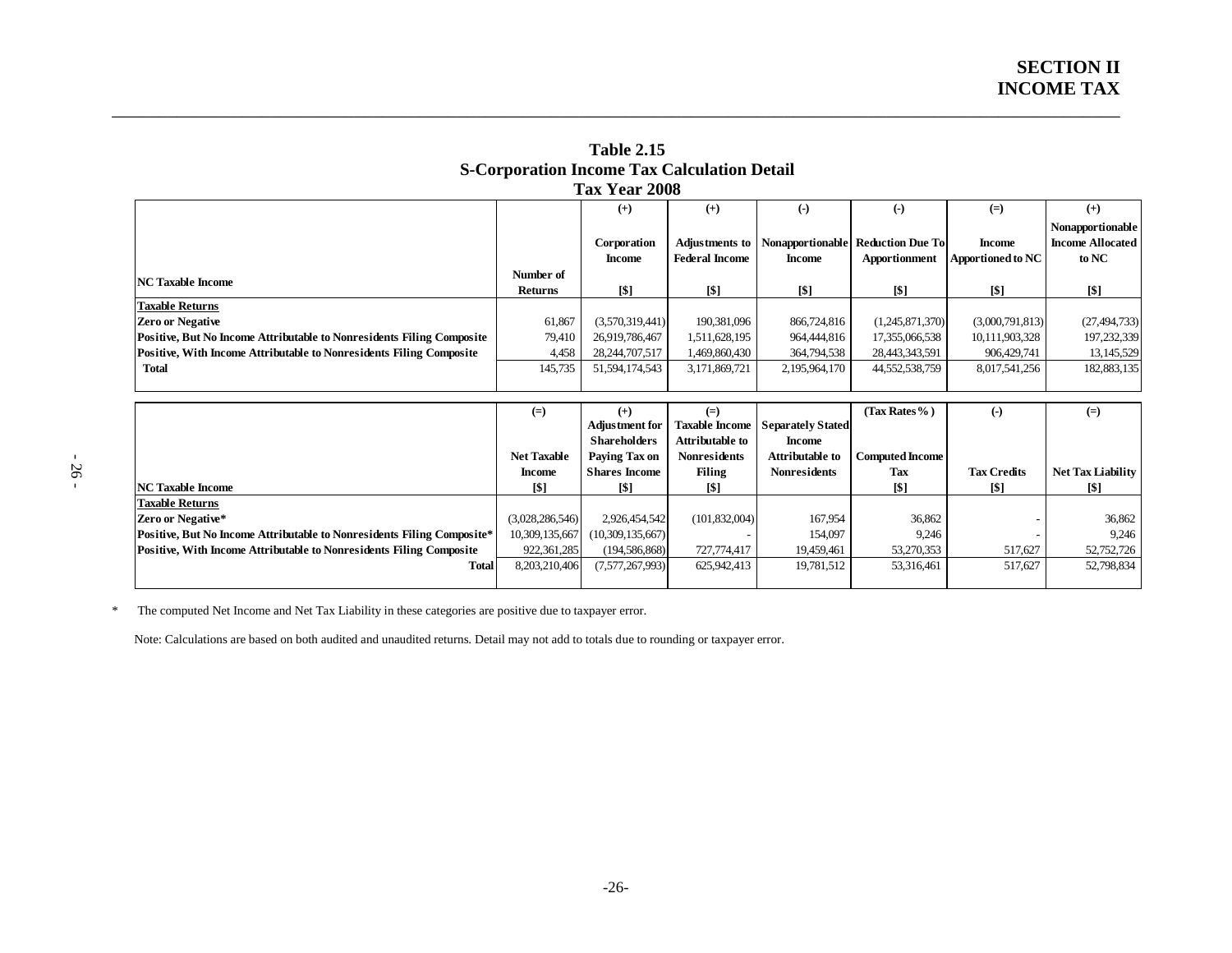Table 2.16 shows the income tax credits by credit type and taxable income. Corporations with taxable income over \$100,000 took 99% of the credits. These reported credits are only those taken for shareholders filing a composite return. Other tax credits have been passed through to the shareholders who can use these credits on their individual income tax returns.

\_\_\_\_\_\_\_\_\_\_\_\_\_\_\_\_\_\_\_\_\_\_\_\_\_\_\_\_\_\_\_\_\_\_\_\_\_\_\_\_\_\_\_\_\_\_\_\_\_\_\_\_\_\_\_\_\_\_\_\_\_\_\_\_\_\_\_\_\_\_\_\_\_\_\_\_\_\_

| <b>Table 2.16</b>                                                  |
|--------------------------------------------------------------------|
| S-Corporation Income Tax Credits by Credit Type and Taxable Income |
| <b>Tax Year 2008</b>                                               |

<span id="page-32-0"></span>

|                           | <b>All Returns</b>                    |                                        | <b>Taxable Income</b><br>$\leq 100,001$ |                                        | <b>Taxable Income</b><br>$$100,001+$  |                                 |
|---------------------------|---------------------------------------|----------------------------------------|-----------------------------------------|----------------------------------------|---------------------------------------|---------------------------------|
| <b>Income Tax Credits</b> | <b>Number</b><br>of<br><b>Credits</b> | <b>Amount</b><br><b>Claimed</b><br>\$) | <b>Number</b><br>of<br><b>Credits</b>   | <b>Amount</b><br><b>Claimed</b><br>\$) | <b>Number</b><br>of<br><b>Credits</b> | Amount<br><b>Claimed</b><br>\$) |
| <b>Credits Claimed</b>    | 68                                    | 705,464                                | 36                                      | 79,517                                 | 32                                    | 625,947                         |
| Credits Not Taken *       | $\hspace{0.05cm}$ – $\hspace{0.05cm}$ | 187,837                                | $\qquad \qquad -$                       | 77,095                                 | $\qquad \qquad -$                     | 110,742                         |
| <b>Credits Taken</b>      | 30                                    | 517,627                                | 9                                       | 2,422                                  | 21                                    | 515,205                         |

 \* Credits were not taken against tax because taxpayer's liability was less than the amount of credits claimed or because of taxpayer error.

Note: Total numbers of credits are unavailable for Credits Not Taken. Detail may not add to totals due to rounding.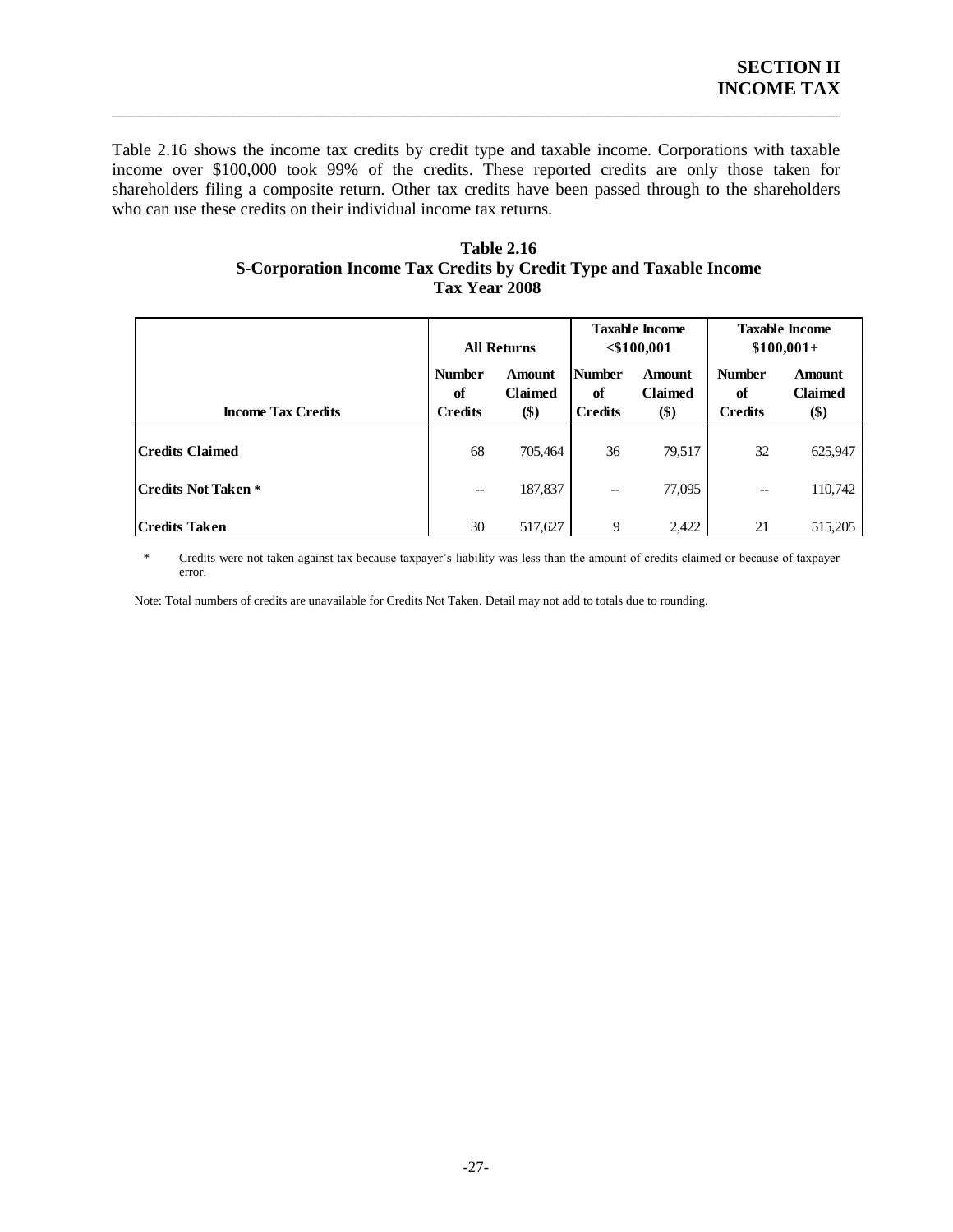## <span id="page-33-0"></span>**C-CORPORATIONS**

In this section, we look at the trends in the number of tax returns and the amount of net tax liability for tax years 2005 through 2008. For years prior to these, see the "Tax Year 2005" edition of this publication. Due to staffing shortages, the 2006 and 2007 data were not analyzed in detail, but we have included those years for total returns and tax liabilities in this report.

\_\_\_\_\_\_\_\_\_\_\_\_\_\_\_\_\_\_\_\_\_\_\_\_\_\_\_\_\_\_\_\_\_\_\_\_\_\_\_\_\_\_\_\_\_\_\_\_\_\_\_\_\_\_\_\_\_\_\_\_\_\_\_\_\_\_\_\_\_\_\_\_\_\_\_\_\_\_

Table 3.1 compares the number of C-corporation returns by tax year. In general, there has been a long term decrease in the number of returns. The decreases were due, in part, to conversions of C-corporations to S-corporations, which have averaged approximately 1,700 each year since 2002.

The drop-off in the number of filers for Tax Year 2008 may also have a business cycle component. The number of first-time filers, as reported on the tax form, was 4,095, which was approximately 1,000 fewer than the average for the prior 3 years. Meanwhile, the number of final returns increased slightly in 2008 from an average of 3,800 returns to just over 4,000.

<span id="page-33-1"></span>

<span id="page-33-2"></span>Note: Calculations are based on both audited and unaudited returns. Detail may not add to totals due to rounding.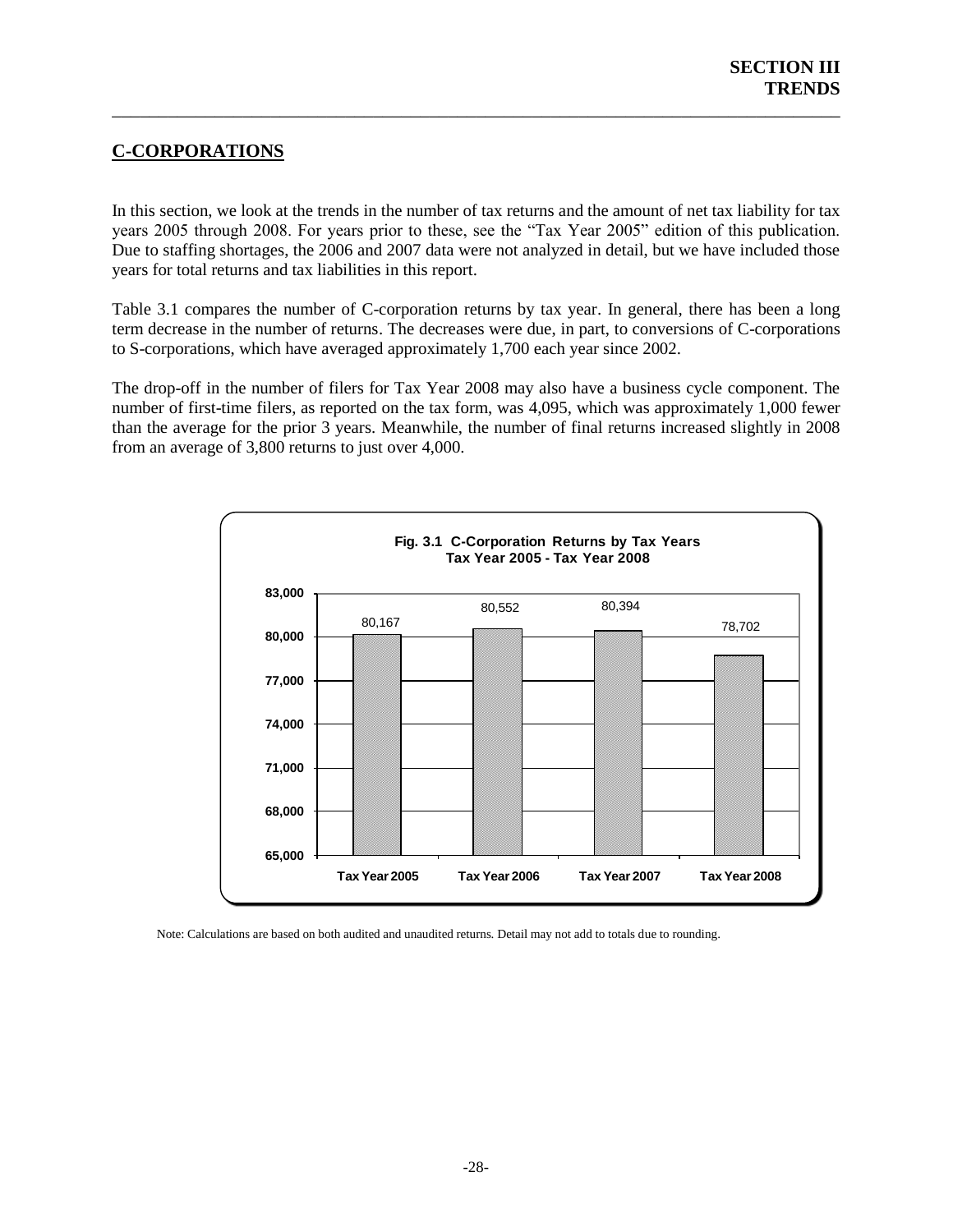Figure 3.2 shows the net tax liability for both the franchise tax and the corporation income tax from 2005 through 2008. Although the income tax is of a greater magnitude than the franchise tax, the income tax exhibits more cyclical behavior. The income tax liability fell 18% from its peak in Tax Year 2006 to Tax Year 2008. However, the franchise tax continued to grow each year, although its rate of growth slowed in the last year from 14% to 8%.

<span id="page-34-0"></span>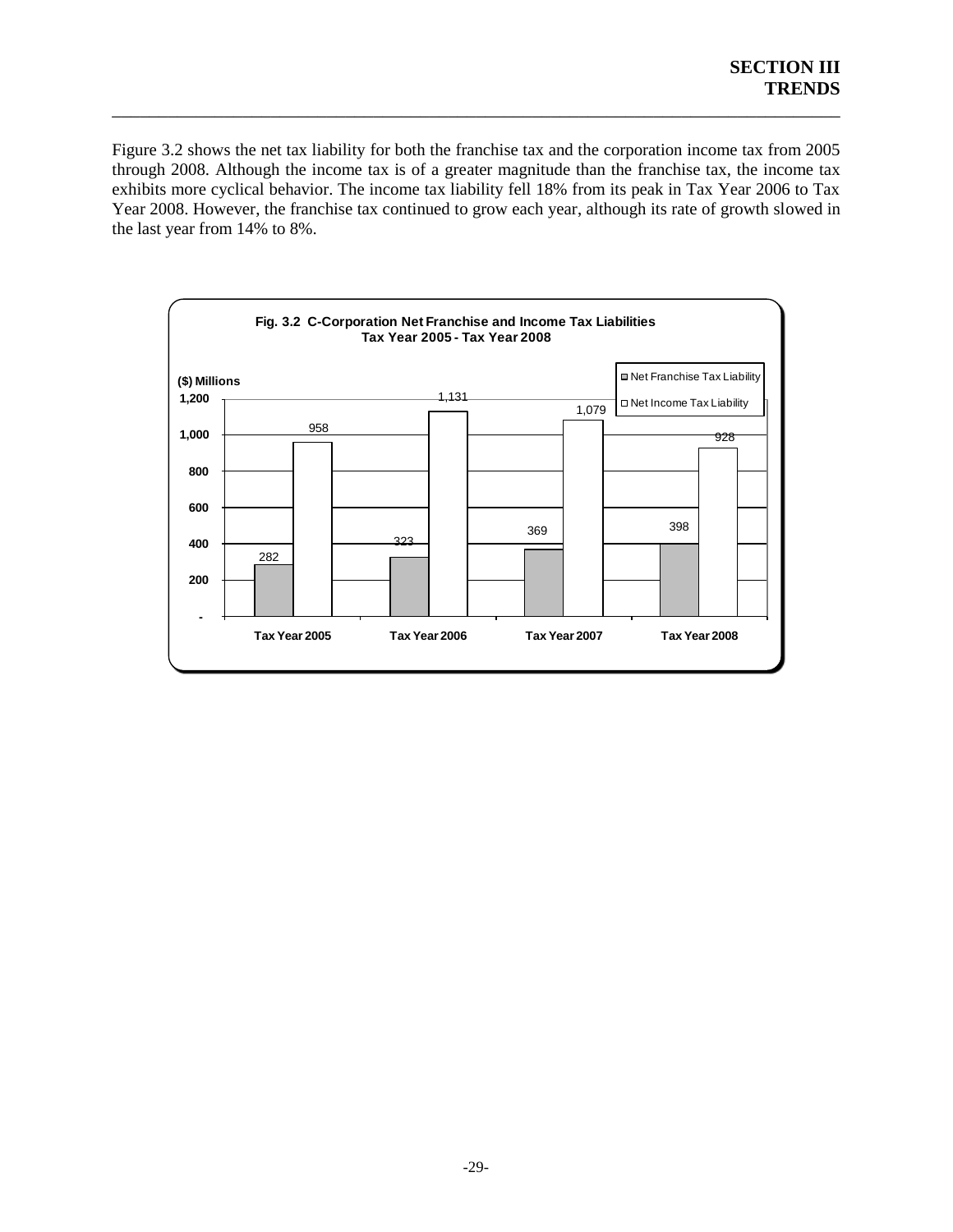Table 3.3 and Figure 3.4 compare the net income tax liability of C-corporations in Tax Year 2005 and Tax Year 2008 by Taxable Income groupings.

\_\_\_\_\_\_\_\_\_\_\_\_\_\_\_\_\_\_\_\_\_\_\_\_\_\_\_\_\_\_\_\_\_\_\_\_\_\_\_\_\_\_\_\_\_\_\_\_\_\_\_\_\_\_\_\_\_\_\_\_\_\_\_\_\_\_\_\_\_\_\_\_\_\_\_\_\_\_

|                          | Tax Year 2005 & Tax Year 2008 |                      |                   |  |
|--------------------------|-------------------------------|----------------------|-------------------|--|
|                          | <b>Net Income</b>             | <b>Net Income</b>    |                   |  |
|                          | <b>Tax Liability</b>          | <b>Tax Liability</b> | $\%$              |  |
| <b>NC Taxable Income</b> | TY 2005                       | TY 2008              | <b>Difference</b> |  |
|                          |                               |                      |                   |  |
| \$0 or less              |                               |                      |                   |  |
| \$1-\$15,000             | 3,821,962                     | 3,442,853            | $-9.92%$          |  |
| \$15,001-\$30,000        | 4,635,939                     | 3,992,158            | $-13.89%$         |  |
| \$30,001-\$50,000        | 6.466.202                     | 5.200.957            | $-19.57%$         |  |
| \$50,001-\$100,000       | 13,493,716                    | 11,171,608           | $-17.21%$         |  |
| \$100,001-\$500,000      | 55,861,177                    | 49,686,690           | $-11.05%$         |  |
| \$500,001-\$1,000,000    | 43,581,032                    | 38,719,372           | $-11.16%$         |  |
| \$1,000,001-\$10,000,000 | 289,061,484                   | 254,056,202          | $-12.11%$         |  |
| $$10,000,001+$           | 541,560,825                   | 561,232,154          | 3.63%             |  |
| <b>Total</b>             | 958.482.337                   | 927.501.994          | $-3.23%$          |  |

| Table 3.3                                                   |
|-------------------------------------------------------------|
| C-Corporation Net Income Tax Liability by NC Taxable Income |
| Tax Year 2005 & Tax Year 2008                               |

\* Net tax liability is prior to the application of the refundable credit in G.S. 105-129.28. Because this credit is limited to a very small number of taxpayers, including its effects would violate taxpayer confidentiality.

<span id="page-35-0"></span>Note: Calculations are based on both audited and unaudited returns. Detail may not add to totals due to rounding.

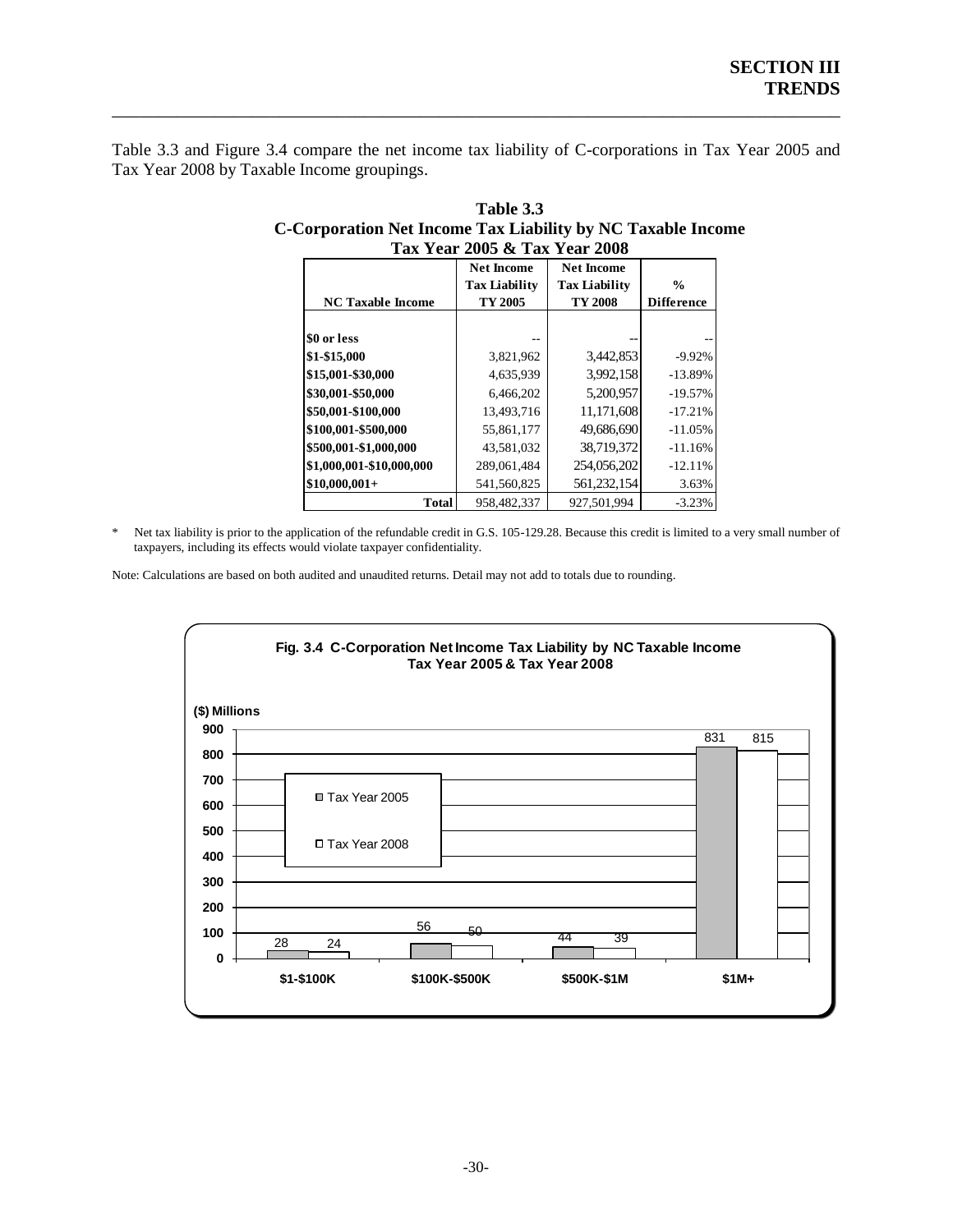## **S-CORPORATIONS**

Table 3.5 compares the number of S-corporation returns by tax year. Unlike the C-corporations, the number of S-corporation returns continued to grow in recent years. However, the growth rate from 2007 to 2008 was slightly below that of the two prior years.

\_\_\_\_\_\_\_\_\_\_\_\_\_\_\_\_\_\_\_\_\_\_\_\_\_\_\_\_\_\_\_\_\_\_\_\_\_\_\_\_\_\_\_\_\_\_\_\_\_\_\_\_\_\_\_\_\_\_\_\_\_\_\_\_\_\_\_\_\_\_\_\_\_\_\_\_\_\_

As mentioned above, there is a small but steady conversion of C-corps into S-corps in each of the last few years. There also is a larger number of initial filers each year among S-corporations – averaging over 11,000 new filers. This number of new firms has fallen slightly in 2007 and 2008.



<span id="page-36-0"></span>Note: Calculations are based on both audited and unaudited returns.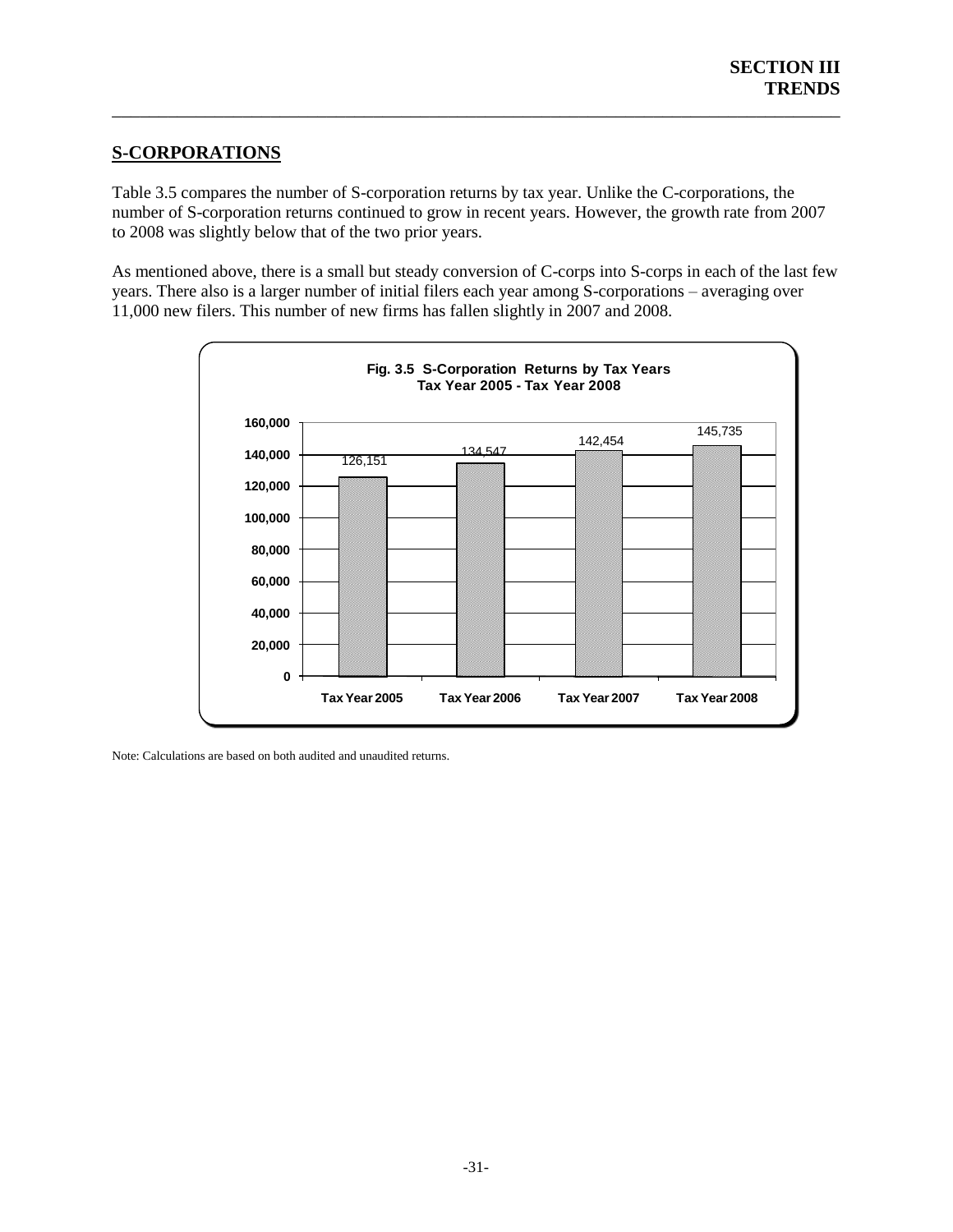Figure 3.6 illustrates the relative amounts of net tax liabilities for 2005 through 2008 for Scorporations. As discussed in Section II, the income tax liability for S-corporations only includes taxes paid for shareholders filing a composite return. Even so, the income tax exhibits the same business cycle trends as the C-corporation income tax – peaking at the height of economic activity in 2006 and falling for the two successive years.

\_\_\_\_\_\_\_\_\_\_\_\_\_\_\_\_\_\_\_\_\_\_\_\_\_\_\_\_\_\_\_\_\_\_\_\_\_\_\_\_\_\_\_\_\_\_\_\_\_\_\_\_\_\_\_\_\_\_\_\_\_\_\_\_\_\_\_\_\_\_\_\_\_\_\_\_\_\_

The trend in the franchise tax liability is also consistent with that shown for C-corporations. The franchise tax has been increasing each year. However, the average rate of growth of the Scorporation franchise tax has been smaller than that for C-corporations.